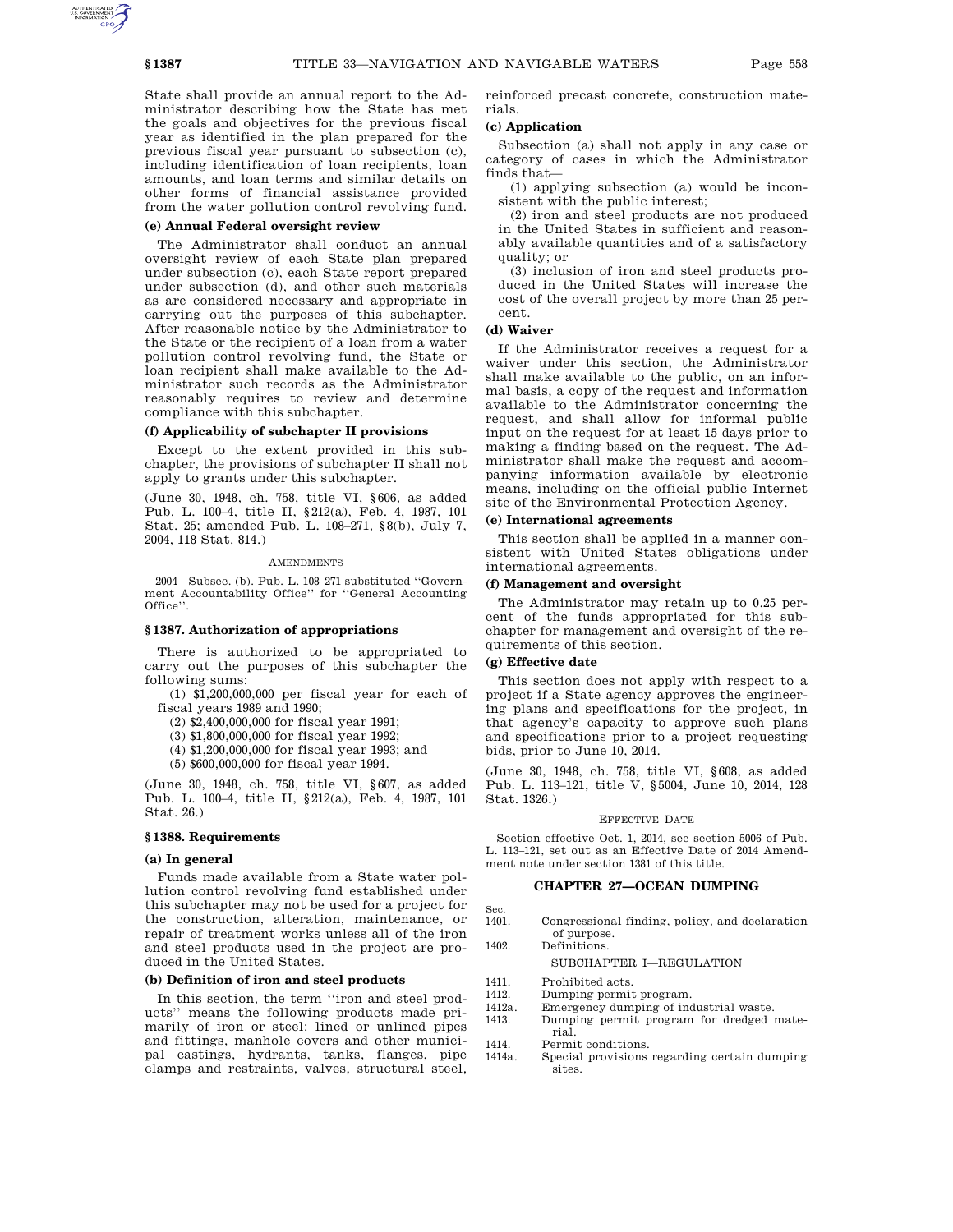- Sec.<br>1414b Ocean dumping of sewage sludge and industrial waste.
- 1414c. Prohibition on disposal of sewage sludge at landfills on Staten Island.
- 1415. Penalties.
- 1416. Relationship to other laws.<br>1417. Enforcement.
- 1417. Enforcement.<br>1418. Regulations.
- 1418. Regulations.<br>1419. Internationa
- 1419. International cooperation.<br>1420. Authorization of appropria 1420. Authorization of appropriations.<br>1421. Omitted.
- Omitted.

#### SUBCHAPTER II—RESEARCH

- 
- 1441. Monitoring and research program.<br>1442. Research program respecting points Research program respecting possible longrange effects of pollution, overfishing, and man-induced changes of ocean ecosystems.
- 1443. Research program respecting ocean dumping and other methods of waste disposal.
- 1444. Annual reports.
- 1445. Authorization of appropriations.

# **§ 1401. Congressional finding, policy, and declaration of purpose**

#### **(a) Dangers of unregulated dumping**

Unregulated dumping of material into ocean waters endangers human health, welfare, and amenities, and the marine environment, ecological systems, and economic potentialities.

## **(b) Policy of regulation and prevention or limitation**

The Congress declares that it is the policy of the United States to regulate the dumping of all types of materials into ocean waters and to prevent or strictly limit the dumping into ocean waters of any material which would adversely affect human health, welfare, or amenities, or the marine environment, ecological systems, or economic potentialities.

# **(c) Regulation of dumping and transportation for dumping purposes**

It is the purpose of this Act to regulate (1) the transportation by any person of material from the United States and, in the case of United States vessels, aircraft, or agencies, the transportation of material from a location outside the United States, when in either case the transportation is for the purpose of dumping the material into ocean waters, and (2) the dumping of material transported by any person from a location outside the United States, if the dumping occurs in the territorial sea or the contiguous zone of the United States.

(Pub. L. 92–532, §2, Oct. 23, 1972, 86 Stat. 1052; Pub. L. 93–254, §1(1), Mar. 22, 1974, 88 Stat. 50.)

#### REFERENCES IN TEXT

This Act, referred to in subsec. (c), means Pub. L. 92–532, which is classified generally to this chapter, chapter 41 (§2801 et seq.) of this title, and chapters 32 (§1431 et seq.) and 32A (§1447 et seq.) of Title 16, Conservation.

#### AMENDMENTS

1974—Subsec. (b). Pub. L. 93–254 struck out statement of the purpose of this Act as being the regulation of transportation of material from the United States for dumping into ocean waters, and the dumping of material, transported from outside the United States, if the dumping occurs in ocean waters over which the United States has jurisdiction or over which it may exercise

control, under accepted principles of international law, in order to protect its territory or territorial sea, now covered by subsec. (c) of this section. Subsec. (c). Pub. L. 93–254 added subsec. (c).

EFFECTIVE DATE OF 1974 AMENDMENT

Pub. L. 93–254, §2, Mar. 22, 1974, 88 Stat. 51, provided in part that amendment of subsecs. (b) and (c) of this section and sections 1402, 1411, and 1412(a), other than last sentence of subsec. (a), of this title, by Pub. L. 93–254 shall become effective Mar. 22, 1974.

#### SHORT TITLE OF 1988 AMENDMENT

Pub. L. 100–688, title I, §1001, Nov. 18, 1988, 102 Stat. 4139, provided that: ''This title [enacting sections 1414b and 1414c of this title, amending sections 1268, 1412a, and 1414a of this title, and amending provisions set out as a note under section 2267 of this title] may be cited as the 'Ocean Dumping Ban Act of 1988'.''

#### SHORT TITLE

Pub. L. 92–532, §1, Oct. 23, 1972, 86 Stat. 1052, provided: ''That this Act [enacting this chapter, chapter 41 (§2801 et seq.) of this title, and chapters 32 (§1431 et seq.) and 32A (§1447 et seq.) of Title 16, Conservation] may be cited as the 'Marine Protection, Research, and Sanctuaries Act of 1972'.''

#### TERRITORIAL SEA AND CONTIGUOUS ZONE OF UNITED **STATES**

For extension of territorial sea and contiguous zone of United States, see Proc. No. 5928 and Proc. No. 7219, respectively, set out as notes under section 1331 of Title 43, Public Lands.

#### ENVIRONMENTAL EFFECTS ABROAD OF MAJOR FEDERAL **ACTIONS**

For provisions relating to environmental effects abroad of major federal actions, see Ex. Ord. No. 12114, Jan. 4, 1979, 44 F.R. 1957, set out as a note under section 4321 of Title 42, The Public Health and Welfare.

#### FEDERAL COMPLIANCE WITH POLLUTION CONTROL **STANDARDS**

For provisions relating to the responsibility of the head of each Executive agency for compliance with applicable pollution control standards, see Ex. Ord. No. 12088, Oct. 13, 1978, 43 F.R. 47707, set out as a note under section 4321 of Title 42, The Public Health and Welfare.

#### **§ 1402. Definitions**

For the purposes of this Act the term—

(a) ''Administrator'' means the Administrator of the Environmental Protection Agency.

(b) ''Ocean waters'' means those waters of the open seas lying seaward of the base line from which the territorial sea is measured, as provided for in the Convention on the Territorial Sea and the Contiguous Zone (15 UST 1606; TIAS 5639).

(c) ''Material'' means matter of any kind or description, including, but not limited to, dredged material, solid waste, incinerator residue, garbage, sewage, sewage sludge, munitions, radiological, chemical, and biological warfare agents, radioactive materials, chemicals, biological and laboratory waste, wreck or discarded equipment, rock, sand, excavation debris, and industrial, municipal, agricultural, and other waste; but such term does not mean sewage from vessels within the meaning of section 1322 of this title. Oil within the meaning of section 1321 of this title shall be included only to the extent that such oil is taken on board a vessel or aircraft for the purpose of dumping.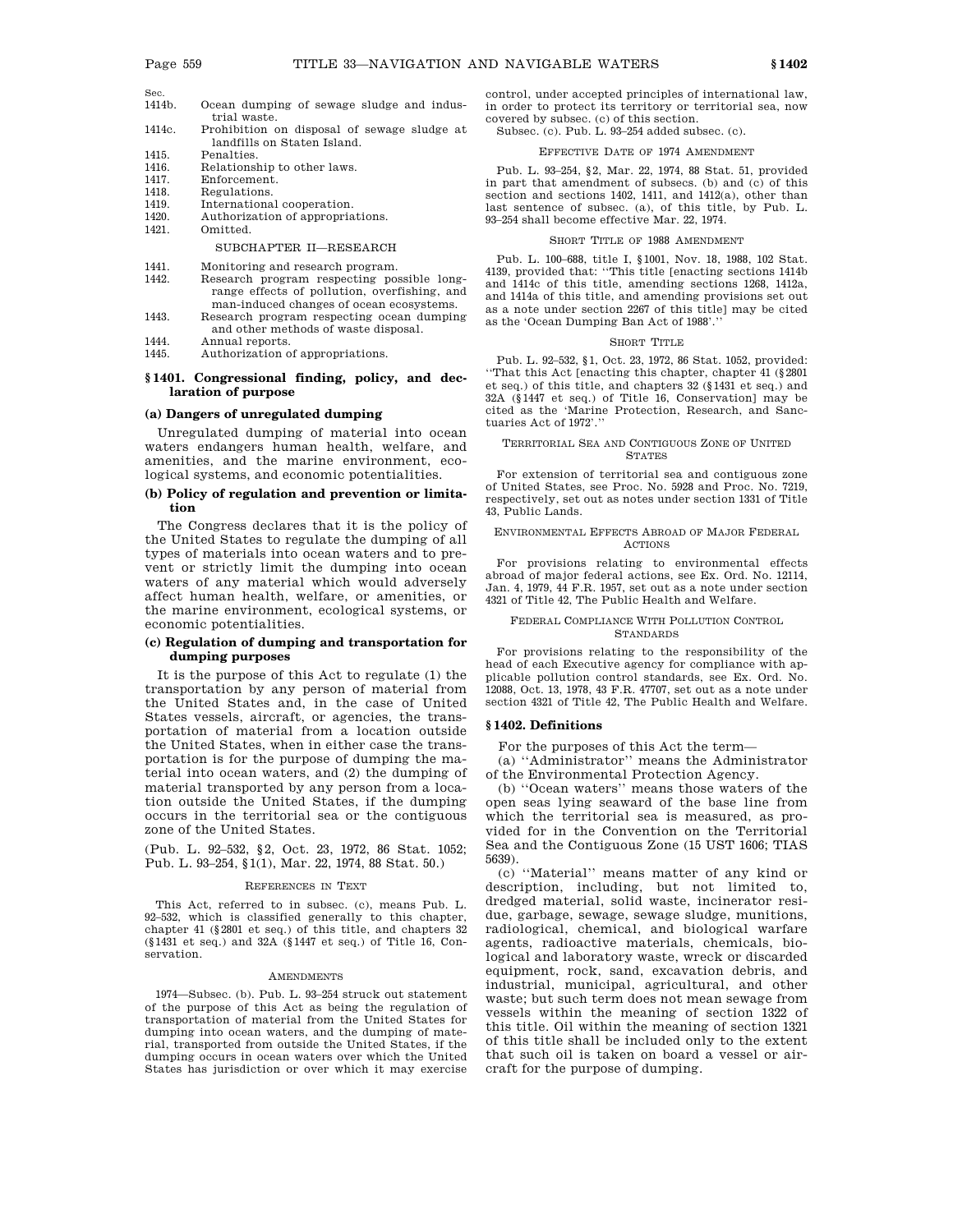(d) ''United States'' includes the several States, the District of Columbia, the Commonwealth of Puerto Rico, the Canal Zone, the territories and possessions of the United States, and the Trust Territory of the Pacific Islands.

(e) ''Person'' means any private person or entity, or any officer, employee, agent, department, agency, or instrumentality of the Federal Government, of any State or local unit of government, or of any foreign government.

(f) ''Dumping'' means a disposition of material: *Provided*, That it does not mean a disposition of any effluent from any outfall structure to the extent that such disposition is regulated under the provisions of the Federal Water Pollution Control Act, as amended [33 U.S.C. 1251 et seq.], under the provisions of section 407 of this title, or under the provisions of the Atomic Energy Act of 1954, as amended [42 U.S.C. 2011 et seq.], nor does it mean a routine discharge of effluent incidental to the propulsion of, or operation of motor-driven equipment on, vessels: *Provided, further*, That it does not mean the construction of any fixed structure or artificial island nor the intentional placement of any device in ocean waters or on or in the submerged land beneath such waters, for a purpose other than disposal, when such construction or such placement is otherwise regulated by Federal or State law or occurs pursuant to an authorized Federal or State program: *And provided further*, That it does not include the deposit of oyster shells, or other materials when such deposit is made for the purpose of developing, maintaining, or harvesting fisheries resources and is otherwise regulated by Federal or State law or occurs pursuant to an authorized Federal or State program.

(g) ''District court of the United States'' includes the District Court of Guam, the District Court of the Virgin Islands, the District Court of Puerto Rico, the District Court of the Canal Zone, and in the case of American Samoa and the Trust Territory of the Pacific Islands, the District Court of the United States for the District of Hawaii, which court shall have jurisdiction over actions arising therein.

(h) ''Secretary'' means the Secretary of the Army.

(i) ''Dredged material'' means any material excavated or dredged from the navigable waters of the United States.

(j) ''High-level radioactive waste'' means the aqueous waste resulting from the operation of the first cycle solvent extraction system, or equivalent and the concentrated waste from subsequent extraction cycles, or equivalent, in a facility for reprocessing irradiated reactor fuels, or irradiated fuel from nuclear power reactors.

(k) ''Medical waste'' means isolation wastes; infectious agents; human blood and blood products; pathological wastes; sharps; body parts; contaminated bedding; surgical wastes and potentially contaminated laboratory wastes; dialysis wastes; and such additional medical items as the Administrator shall prescribe by regulation.

(*l*) ''Transport'' or ''transportation'' refers to the carriage and related handling of any material by a vessel, or by any other vehicle, including aircraft.

(m) ''Convention'' means the Convention on the Prevention of Marine Pollution by Dumping of Wastes and Other Matter.

(Pub. L. 92–532, §3, Oct. 23, 1972, 86 Stat. 1052; Pub. L. 93–254, §1(2), Mar. 22, 1974, 88 Stat. 50; Pub. L. 100–688, title III, §3201(a), Nov. 18, 1988, 102 Stat. 4153.)

#### REFERENCES IN TEXT

This Act, referred to in text, means Pub. L. 92–532, which is classified generally to this chapter, chapter 41 (§2801 et seq.) of this title, and chapters 32 (§1431 et seq.) and 32A (§1447 et seq.) of Title 16, Conservation.

For definition of Canal Zone, referred to in subsec. (d), see section 3602(b) of Title 22, Foreign Relations and Intercourse.

The Federal Water Pollution Control Act, as amended, referred to in subsec. (f), is act June 30, 1948, ch. 758, as amended generally by Pub. L. 92–500, §2, Oct. 18, 1972, 86 Stat. 816, which is classified generally to chapter 26 (§1251 et seq.) of this title. For complete classification of this Act to the Code, see Short Title note set out under section 1251 of this title and Tables.

The Atomic Energy Act of 1954, as amended, referred to in subsec. (f), is act Aug. 1, 1946, ch. 724, as added by act Aug. 30, 1954, ch. 1073, §1, 68 Stat. 919, which is clas-sified principally to chapter 23 (§2011 et seq.) of Title 42, The Public Health and Welfare. For complete classification of this Act to the Code, see Short Title note set out under section 2011 of Title 42 and Tables.

#### **AMENDMENTS**

1988—Subsecs. (k) to (m). Pub. L. 100–688 added subsec. (k) and redesignated former subsecs. (k) and (*l*) as (*l*) and (m), respectively.

1974—Subsec. (c). Pub. L. 93–254, §1(2)(A), substituted ''sewage from vessels within the meaning of section 1322 of this title. Oil within the meaning of section 1321 of this title shall be included only to the extent that such oil is taken on board a vessel or aircraft for the purpose of dumping.'' for ''oil within the meaning of section 11 of the Federal Water Pollution Control Act and does not mean sewage from vessels within the meaning of section 13 of such Act.''

Subsec. (*l*). Pub. L. 93–254, §1(2)(C), added subsec. (*l*).

#### EFFECTIVE DATE OF 1974 AMENDMENT

Amendment by Pub. L. 93–254 effective Mar. 22, 1974, see section 2 of Pub. L. 93–254, set out in part as a note under section 1401 of this title.

#### TERMINATION OF TRUST TERRITORY OF THE PACIFIC ISLANDS

For termination of Trust Territory of the Pacific Islands, see note set out preceding section 1681 of Title 48, Territories and Insular Possessions.

#### TERMINATION OF UNITED STATES DISTRICT COURT FOR THE DISTRICT OF THE CANAL ZONE

For termination of the United States District Court for the District of the Canal Zone at end of the ''transition period'', being the 30-month period beginning Oct. 1, 1979, and ending midnight Mar. 31, 1982, see Paragraph 5 of Article XI of the Panama Canal Treaty of 1977 and sections 2101 and 2201 to 2203 of Pub. L. 96–70, title II, Sept. 27, 1979, 93 Stat. 493, formerly classified to sections 3831 and 3841 to 3843, respectively, of Title 22, Foreign Relations and Intercourse.

#### TERRITORIAL SEA AND CONTIGUOUS ZONE OF UNITED STATES

For extension of territorial sea and contiguous zone of United States, see Proc. No. 5928 and Proc. No. 7219, respectively, set out as notes under section 1331 of Title 43, Public Lands.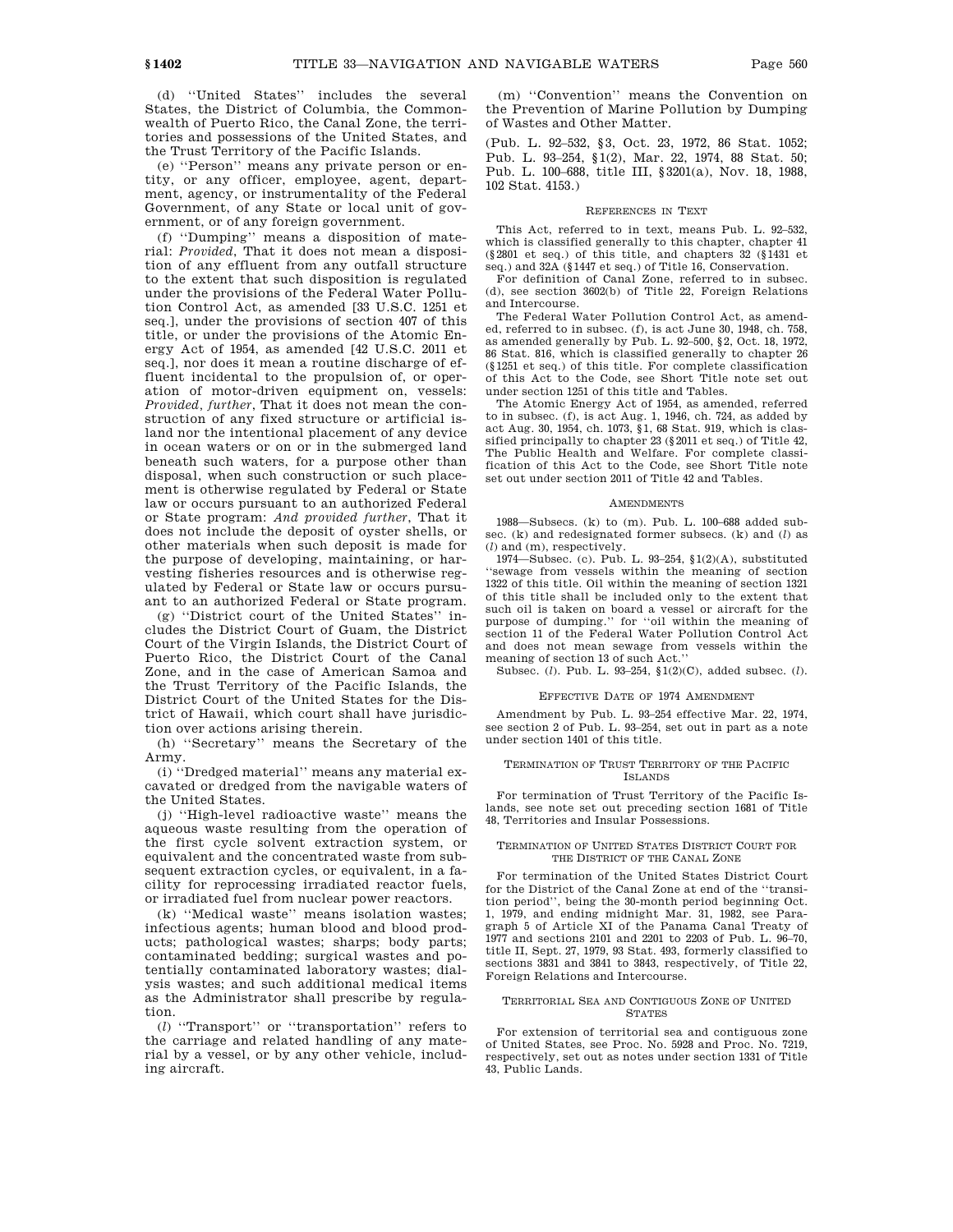# SUBCHAPTER I—REGULATION

# **§ 1411. Prohibited acts**

(a) Except as may be authorized by a permit issued pursuant to section 1412 or section 1413 of this title, and subject to regulations issued pursuant to section 1418 of this title,

(1) no person shall transport from the United States, and

(2) in the case of a vessel or aircraft registered in the United States or flying the United States flag or in the case of a United States department, agency, or instrumentality, no person shall transport from any location

any material for the purpose of dumping it into ocean waters.

(b) Except as may be authorized by a permit issued pursuant to section 1412 of this title, and subject to regulations issued pursuant to section 1418 of this title, no person shall dump any material transported from a location outside the United States (1) into the territorial sea of the United States, or (2) into a zone contiguous to the territorial sea of the United States, extending to a line twelve nautical miles seaward from the base line from which the breadth of the territorial sea is measured, to the extent that it may affect the territorial sea or the territory of the United States.

(Pub. L. 92–532, title I, §101, Oct. 23, 1972, 86 Stat. 1053; Pub. L. 93–254, §1(3), Mar. 22, 1974, 88 Stat. 51.)

#### AMENDMENTS

1974—Subsec. (a). Pub. L. 93–254 incorporated existing provisions in introductory text, substituting reference to permits issued under section 1412 or section 1413 of this title for prior reference to such issuance under this subchapter; incorporated existing provisions in item designated (1); added item (2); and substituted prohibition against transportation of any material for ocean dumping for former prohibition against such dumping of any radiological, chemical, or biological warfare agent or any high-level radioactive waste, or any other material.

Subsec. (b). Pub. L. 93–254 substituted reference to permits issued under section 1412 of this title for former reference to such issuance under this subchapter, made any ocean dumping subject to regulations issued under section 1418 of this title, and substituted prohibition against dumping of any material for former prohibition against dumping of any radiological, chemical, or biological warfare agent or any high-level radioactive waste, or any other material. Subsec. (c). Pub. L. 93–254 struck out subsec. (c)

which prohibited any officer, employee, agent, department, agency, or instrumentality of the United States from transporting from any location outside the United States any radiological, chemical, or biological warfare agent or any high-level radioactive waste, or, except as may be authorized in a permit, any other material for purpose of dumping in ocean waters. See subsec. (b) of this section.

#### EFFECTIVE DATE OF 1974 AMENDMENT

Amendment by Pub. L. 93–254 effective Mar. 22, 1974, see section 2 of Pub. L. 93–254, set out in part as a note under section 1401 of this title.

#### EFFECTIVE DATE

Pub. L. 92–532, title I, §110(a), Oct. 23, 1972, 86 Stat. 1060, provided that: ''This title [this subchapter] shall take effect six months after the date of the enactment of this Act [Oct. 23, 1972].''

#### SAVINGS PROVISION

Pub. L. 92–532, title I, §110(b), Oct. 23, 1972, 86 Stat. 1060, provided that: ''No legal action begun, or right of action accrued, prior to the effective date of this title [this subchapter] shall be affected by any provision of this title [this subchapter].''

#### TERRITORIAL SEA AND CONTIGUOUS ZONE OF UNITED **STATES**

For extension of territorial sea and contiguous zone of United States, see Proc. No. 5928 and Proc. No. 7219, respectively, set out as notes under section 1331 of Title 43, Public Lands.

#### **§ 1412. Dumping permit program**

# **(a) Environmental Protection Agency permits**

Except in relation to dredged material, as provided for in section 1413 of this title, and in relation to radiological, chemical, and biological warfare agents, high-level radioactive waste, and medical waste, for which no permit may be issued, the Administrator may issue permits, after notice and opportunity for public hearings, for the transportation from the United States or, in the case of an agency or instrumentality of the United States, or in the case of a vessel or aircraft registered in the United States or flying the United States flag, for the transportation from a location outside the United States, of material for the purpose of dumping it into ocean waters, or for the dumping of material into the waters described in section 1411(b) of this title, where the Administrator determines that such dumping will not unreasonably degrade or endanger human health, welfare, or amenities, or the marine environment, ecological systems, or economic potentialities. The Administrator shall establish and apply criteria for reviewing and evaluating such permit applications, and, in establishing or revising such criteria, shall consider, but not be limited in his consideration to, the following :

(A) The need for the proposed dumping.

(B) The effect of such dumping on human health and welfare, including economic, esthetic, and recreational values.

(C) The effect of such dumping on fisheries resources, plankton, fish, shellfish, wildlife, shore lines and beaches.

(D) The effect of such dumping on marine ecosystems, particularly with respect to—

(i) the transfer, concentration, and dispersion of such material and its byproducts through biological, physical, and chemical processes.

(ii) potential changes in marine ecosystem diversity, productivity, and stability, and

(iii) species and community population dynamics.

(E) The persistence and permanence of the effects of the dumping.

(F) The effect of dumping particular volumes and concentrations of such materials.

(G) Appropriate locations and methods of disposal or recycling, including land-based alternatives and the probable impact of requiring use of such alternate locations or methods upon considerations affecting the public interest.

(H) The effect on alternate uses of oceans, such as scientific study, fishing, and other liv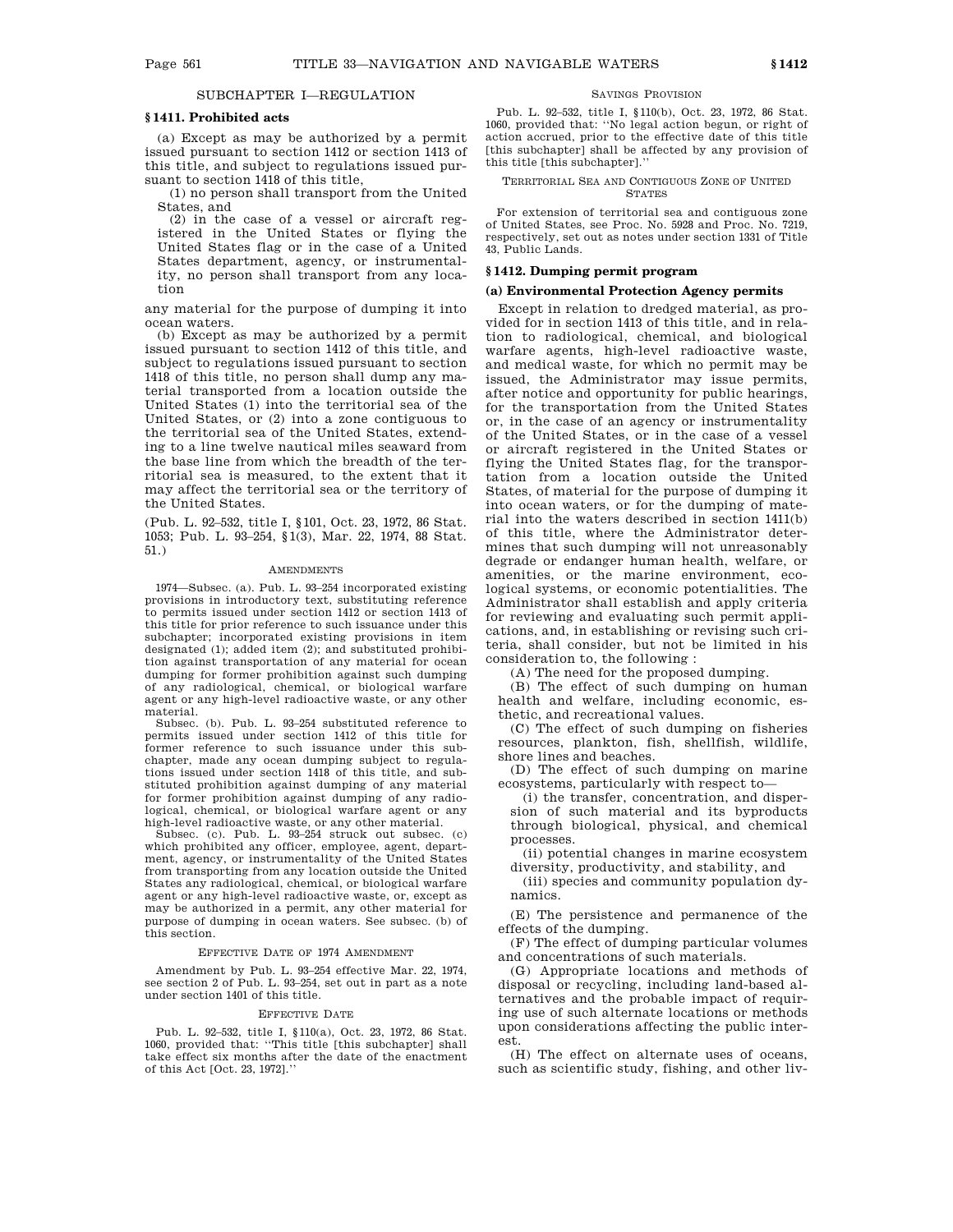ing resource exploitation, and non-living resource exploitation.

(I) In designating recommended sites, the Administrator shall utilize wherever feasible locations beyond the edge of the Continental Shelf.

In establishing or revising such criteria, the Administrator shall consult with Federal, State, and local officials, and interested members of the general public, as may appear appropriate to the Administrator. With respect to such criteria as may affect the civil works program of the Department of the Army, the Administrator shall also consult with the Secretary. In reviewing applications for permits, the Administrator shall make such provision for consultation with interested Federal and State agencies as he deems useful or necessary. No permit shall be issued for a dumping of material which will violate applicable water quality standards. To the extent that he may do so without relaxing the requirements of this subchapter, the Administrator, in establishing or revising such criteria, shall apply the standards and criteria binding upon the United States under the Convention, including its Annexes.

# **(b) Permit categories**

The Administrator may establish and issue various categories of permits, including the general permits described in section 1414(c) of this title.

#### **(c) Designation of sites**

#### **(1) In general**

The Administrator shall, in a manner consistent with the criteria established pursuant to subsection (a), designate sites or time periods for dumping. The Administrator shall designate sites or time periods for dumping that will mitigate adverse impact on the environment to the greatest extent practicable.

# **(2) Prohibitions regarding site or time period**

In any case where the Administrator determines that, with respect to certain materials, it is necessary to prohibit dumping at a site or during a time period, the Administrator shall prohibit the dumping of such materials in such site or during such time period. This prohibition shall apply to any dumping at the site or during such time period. This prohibition shall apply to any dumping at the site or during the time period, including any dumping under section 1413(e) of this title.

# **(3) Dredged material disposal sites**

In the case of dredged material disposal sites, the Administrator, in conjunction with the Secretary, shall develop a site management plan for each site designated pursuant to this section. In developing such plans, the Administrator and the Secretary shall provide opportunity for public comment. Such plans shall include, but not be limited to—

(A) a baseline assessment of conditions at the site;

(B) a program for monitoring the site;

(C) special management conditions or practices to be implemented at each site that are necessary for protection of the environment;

(D) consideration of the quantity of the material to be disposed of at the site, and the presence, nature, and bioavailability of the contaminants in the material;

(E) consideration of the anticipated use of the site over the long term, including the anticipated closure date for the site, if applicable, and any need for management of the site after the closure of the site; and

(F) a schedule for review and revision of the plan (which shall not be reviewed and revised less frequently than 10 years after adoption of the plan, and every 10 years thereafter).

#### **(4) General site management plan requirement; prohibitions**

After January 1, 1995, no site shall receive a final designation unless a management plan has been developed pursuant to this section. Beginning on January 1, 1997, no permit for dumping pursuant to this Act or authorization for dumping under section 1413(e) of this title shall be issued for a site (other than the site located off the coast of Newport Beach, California, which is known as ''LA–3'') unless such site has received a final designation pursuant to this subsection or an alternative site has been selected pursuant to section 1413(b) of this title. Beginning January 1, 2011, no permit for dumping pursuant to this Act or authorization for dumping under section 1413(e) of this title shall be issued for the site located off the coast of Newport Beach, California, which is known as ''LA–3'', unless such site has received a final designation pursuant to this subsection or an alternative site has been selected pursuant to section 1413(b) of this title.

# **(5) Management plans for previously designated sites**

The Administrator shall develop a site management plan for any site designated prior to January 1, 1995, as expeditiously as practicable, but not later than January 1, 1997, giving priority consideration to management plans for designated sites that are considered to have the greatest impact on the environment.

## **(d) Fish wastes**

No permit is required under this subchapter for the transportation for dumping or the dumping of fish wastes, except when deposited in harbors or other protected or enclosed coastal waters, or where the Administrator finds that such deposits could endanger health, the environment, or ecological systems in a specific location. Where the Administrator makes such a finding, such material may be deposited only as authorized by a permit issued by the Administrator under this section.

#### **(e) Foreign State permits; acceptance**

In the case of transportation of material, by an agency or instrumentality of the United States or by a vessel or aircraft registered in the United States or flying the United States flag, from a location in a foreign State Party to the Convention, a permit issued pursuant to the authority of that foreign State Party, in accordance with Convention requirements, and which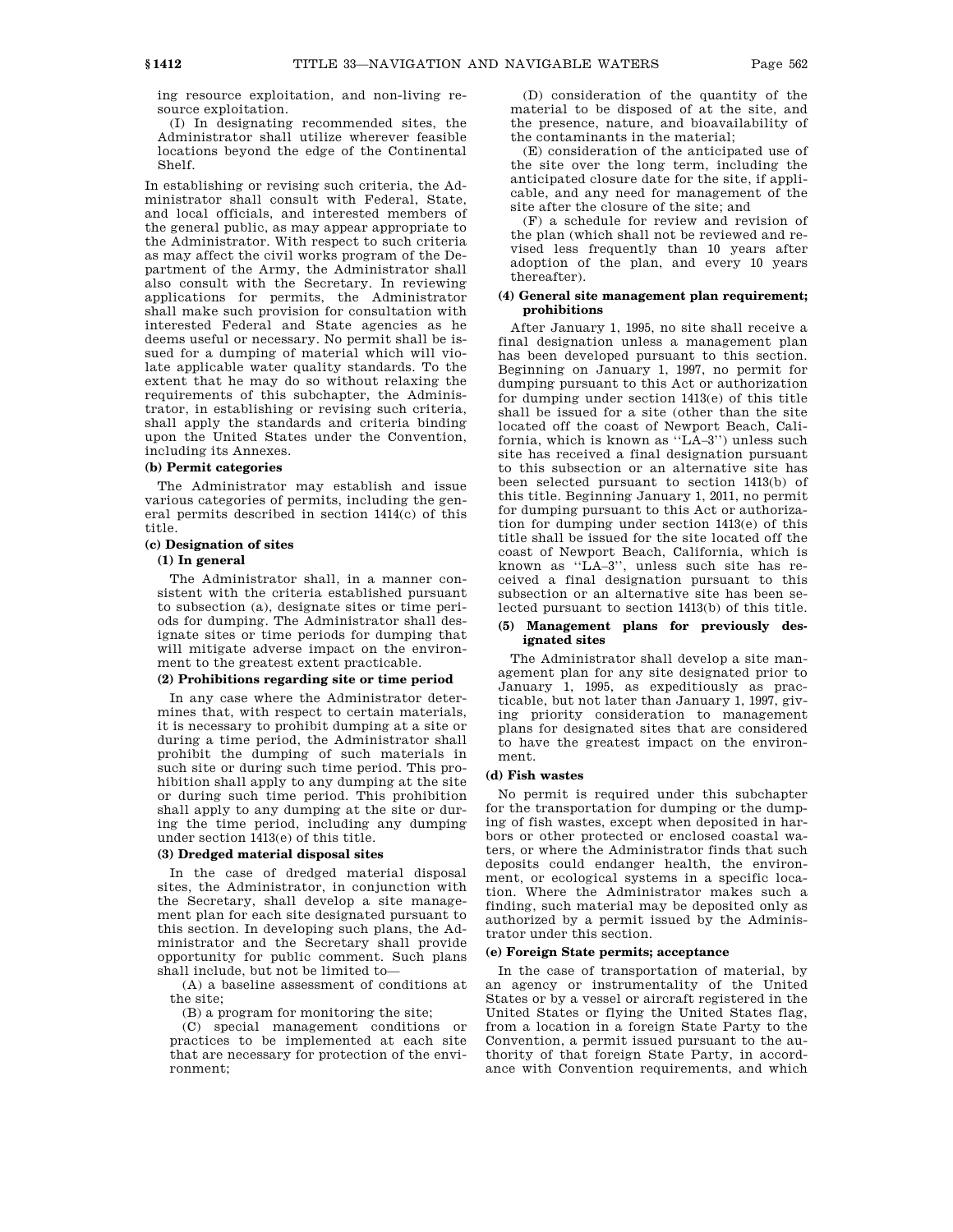otherwise could have been issued pursuant to subsection (a) of this section, shall be accepted, for the purposes of this subchapter, as if it were issued by the Administrator under the authority of this section: *Provided*, That in the case of an agency or instrumentality of the United States, no application shall be made for a permit to be issued pursuant to the authority of a foreign State Party to the Convention unless the Administrator concurs in the filing of such application.

(Pub. L. 92–532, title I, §102, Oct. 23, 1972, 86 Stat. 1054; Pub. L. 93–254, §1(4), Mar. 22, 1974, 88 Stat. 51; Pub. L. 96–572, §3, Dec. 22, 1980, 94 Stat. 3345; Pub. L. 100–688, title III, §3201(b), Nov. 18, 1988, 102 Stat. 4153; Pub. L. 102–580, title V, §506(a), Oct. 31, 1992, 106 Stat. 4868; Pub. L. 104–303, title V, §582, Oct. 12, 1996, 110 Stat. 3791; Pub. L. 106–53, title V, §562, Aug. 17, 1999, 113 Stat. 355; Pub. L. 110–114, title V, §5046, Nov. 8, 2007, 121 Stat. 1209.)

#### REFERENCES IN TEXT

This Act, referred to in subsec. (c)(4), means Pub. L. 92–532, which is classified generally to this chapter, chapter 41 (§2801 et seq.) of this title, and chapters 32 (§1431 et seq.) and 32A (§1447 et seq.) of Title 16, Conservation.

#### AMENDMENTS

2007—Subsec. (c)(4). Pub. L. 110–114 substituted ''January 1, 2011'' for ''January 1, 2003'' in third sentence.

1999—Subsec. (c)(4). Pub. L. 106–53 substituted ''January 1, 2003'' for ''January 1, 2000'' in third sentence.

1996—Subsec. (c)(4). Pub. L. 104–303 inserted ''(other than the site located off the coast of Newport Beach, California, which is known as 'LA–3')'' after ''for a site'' and inserted at end ''Beginning January 1, 2000, no permit for dumping pursuant to this Act or authorization for dumping under section 1413(e) of this title shall be issued for the site located off the coast of Newport Beach, California, which is known as 'LA–3', unless such site has received a final designation pursuant to this subsection or an alternative site has been selected pursuant to section 1413(b) of this title.''

1992—Subsec. (c). Pub. L. 102–580 amended subsec. (c) generally. Prior to amendment, subsec. (c) read as follows: ''The Administrator may, considering the criteria established pursuant to subsection (a) of this section, designate recommended sites or times for dumping and, when he finds it necessary to protect critical areas, shall, after consultation with the Secretary, also designate sites or times within which certain materials may not be dumped.''

1988—Subsec. (a). Pub. L. 100–688 substituted ''agents, high-level'' for ''agents and high-level'' and inserted 'and medical waste," after "radioactive waste,

1980—Subsec. (e). Pub. L. 96–572 inserted applicability to United States agency or instrumentality, and proviso respecting such agency or instrumentality.

1974—Subsec. (a). Pub. L. 93–254, §1(4)(A), substituted ''for which no permit may be issued,'' for ''as provided for in section 1411 of this title,'', inserted ''or in the case of a vessel or aircraft registered in the United States or flying the United States flag,'' after ''instrumentality of the United States,'', and required the Administrator to apply the standards and criteria binding upon the United States under the Convention, including its Annexes.

Subsec. (e). Pub. L. 93–254, §1(4)(B), added subsec. (e).

#### EFFECTIVE DATE OF 1974 AMENDMENT

Pub. L. 93–254, §2, Mar. 22, 1974, 88 Stat. 51, provided in part that: ''The amendments made by subparagraph  $1(4)(A)(iii)$  and paragraph  $1(4)(B)$  of this Act [enacting provision of subsec. (a) respecting application of standards by Administrator and subsec. (e) of this section] shall become effective on the date that the Convention on the Prevention of Marine Pollution by Dumping of Wastes and Other Matters enters into force for the United States.'' [The Convention entered into force for the United States Aug. 30, 1975.]

Amendment of subsec. (a) of this section, other than last sentence, by Pub. L. 93–254 effective Mar. 22, 1974, see section 2 of Pub. L. 93–254, set out in part as a note under section 1401 of this title.

#### EFFECTIVE DATE

Section effective 6 months after Oct. 23, 1972, see section 110(a) of Pub. L. 92–532, set out as a note under section 1411 of this title.

# **§ 1412a. Emergency dumping of industrial waste (a) Issuance of emergency permits**

Notwithstanding section 104B of the Marine Protection, Research, and Sanctuaries Act of 1972 [33 U.S.C. 1414b], after December 31, 1981, the Administrator may issue emergency permits under title I of such Act [33 U.S.C. 1411 et seq.] for the dumping of industrial waste into ocean waters, or into waters described in such section 101(b) [33 U.S.C. 1411(b)], if the Administrator determines that there has been demonstrated to exist an emergency, requiring the dumping of such waste, which poses an unacceptable risk relating to human health and admits of no other feasible solution. As used herein, ''emergency'' refers to situations requiring action with a marked degree of urgency.

#### **(b) ''Industrial waste'' defined**

For purposes of this section, the term ''industrial waste'' means any solid, semisolid, or liquid waste generated by a manufacturing or processing plant.

(Pub. L. 95–153, §4, Nov. 4, 1977, 91 Stat. 1255; Pub. L. 96–572, §2, Dec. 22, 1980, 94 Stat. 3344; Pub. L. 100–688, title I, §1003(a), Nov. 18, 1988, 102 Stat. 4149.)

#### REFERENCES IN TEXT

The Marine Protection, Research, and Sanctuaries Act of 1972, referred to in subsec. (a), is Pub. L. 92–532, Oct. 23, 1972, 86 Stat. 1052, as amended. Title I of the Act is classified generally to this subchapter. For complete classification of this Act to the Code, see Short Title note set out under section 1401 of this title and Tables.

Such section 101(b), referred to in subsec. (b), means section 101(b) of the Marine Protection, Research, and Sanctuaries Act of 1972.

#### **CODIFICATION**

Section was not enacted as part of the Marine Protection, Research, and Sanctuaries Act of 1972 which comprises this chapter.

#### **AMENDMENTS**

1988—Subsec. (a). Pub. L. 100–688, §1003(a)(1), (3)–(5), redesignated subsec. (c) as (a), substituted ''Notwithstanding section 104B of the Marine Protection, Research, and Sanctuaries Act of 1972 after" for "After", and "title I of such Act" for "such title I". Former subsec. (a), which related to cessation of dumping, with exceptions, was struck out.

Subsec. (b). Pub. L. 100–688, §1003(a)(2), (7), added subsec. (b). Former subsec. (b), which related to issuance of permits for dumping of industrial waste, was struck out.

Subsec. (c). Pub. L. 100–688, §1003(a)(3), redesignated subsec. (c) as (a).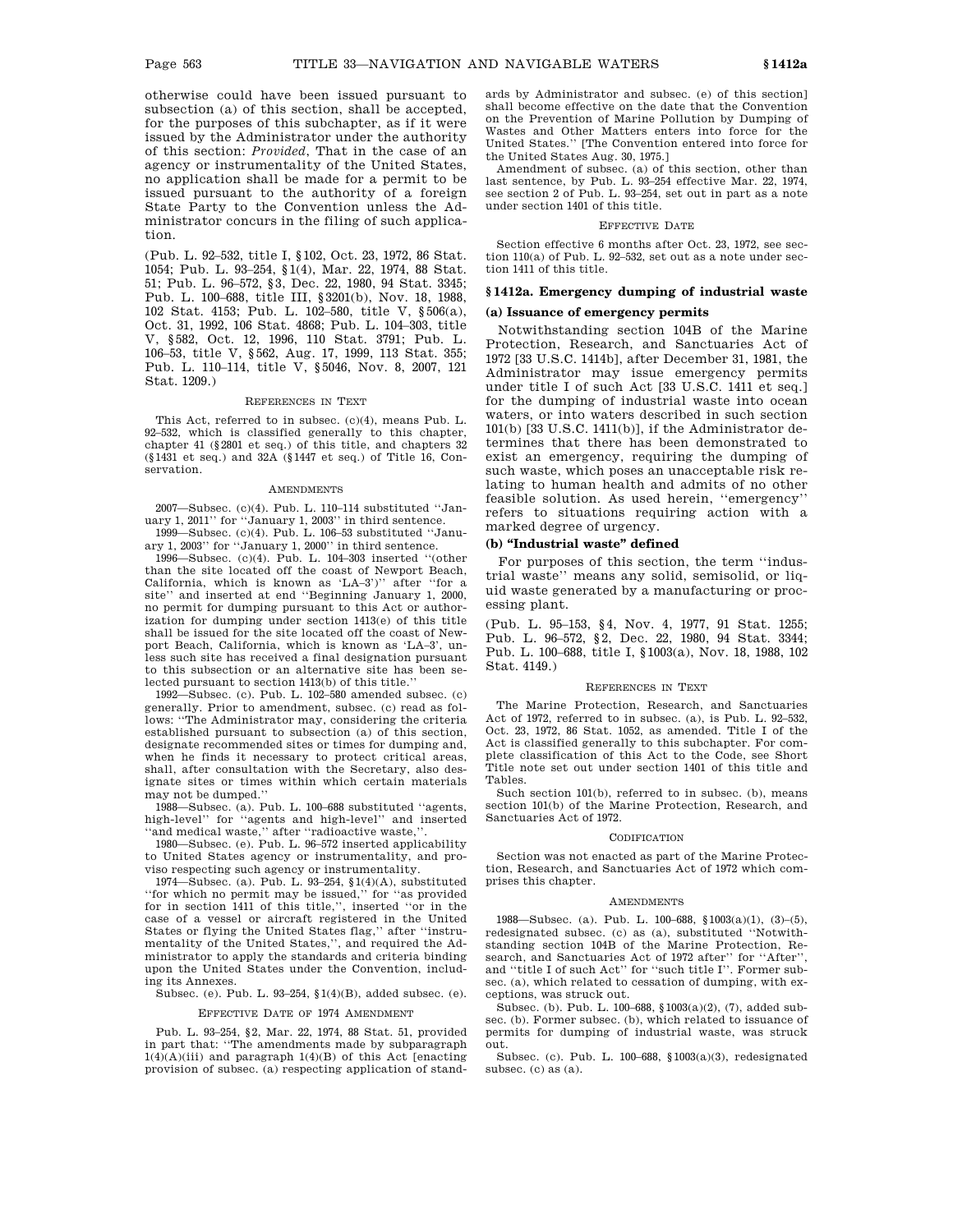Subsec. (d). Pub. L. 100–688, §1003(a)(6), struck out subsec. (d) which related to definitions.

1980—Subsec. (a). Pub. L. 96–572, §2(1), inserted applicability to industrial waste, exceptions respecting subsecs. (b) and (c) of this section, and conforming changes in phraseology.

Subsec. (b). Pub. L. 96–572, §2(2), added subsec. (b). Former subsec. (b), defining ''sewage sludge'', was struck out.

Subsecs. (c), (d). Pub. L. 96–572, §2(2), added subsecs. (c) and (d).

# **§ 1413. Dumping permit program for dredged material**

# **(a) Issuance by Secretary of the Army**

Subject to the provisions of subsections (b), (c), and (d) of this section, the Secretary may issue permits, after notice and opportunity for public hearings, for the transportation of dredged material for the purpose of dumping it into ocean waters, where the Secretary determines that the dumping will not unreasonably degrade or endanger human health, welfare, or amenities, or the marine environment, ecological systems, or economic potentialities.

# **(b) Independent determination of need for dumping, other methods of disposal, and appropriate locations; alternative sites**

In making the determination required by subsection (a), the Secretary shall apply those criteria, established pursuant to section 1412(a) of this title, relating to the effects of the dumping. Based upon an evaluation of the potential effect of a permit denial on navigation, economic and industrial development, and foreign and domestic commerce of the United States, the Secretary shall make an independent determination as to the need for the dumping. The Secretary shall also make an independent determination as to other possible methods of disposal and as to appropriate locations for the dumping. In considering appropriate locations, he shall, to the maximum extent feasible, utilize the recommended sites designated by the Administrator pursuant to section 1412(c) of this title. In any case in which the use of a designated site is not feasible, the Secretary may, with the concurrence of the Administrator, select an alternative site. The criteria and factors established in section 1412(a) of this title relating to site selection shall be used in selecting the alternative site in a manner consistent with the application of such factors and criteria pursuant to section 1412(c) of this title. Disposal at or in the vicinity of an alternative site shall be limited to a period of not greater than 5 years unless the site is subsequently designated pursuant to section 1412(c) of this title; except that an alternative site may continue to be used for an additional period of time that shall not exceed 5 years if—

(1) no feasible disposal site has been designated by the Administrator;

(2) the continued use of the alternative site is necessary to maintain navigation and facilitate interstate or international commerce; and

(3) the Administrator determines that the continued use of the site does not pose an unacceptable risk to human health, aquatic resources, or the environment.

# **(c) Concurrence by Administrator (1) Notification**

Prior to issuing a permit to any person under this section, the Secretary shall first notify the Administrator of the Secretary's intention to do so and provide necessary and appropriate information concerning the permit to the Administrator. Within 30 days of receiving such information, the Administrator shall review the information and request any additional information the Administrator deems necessary to evaluate the proposed permit.

# **(2) Concurrence by Administrator**

Within 45 days after receiving from the Secretary all information the Administrator considers to be necessary to evaluate the proposed permit, the Administrator shall, in writing, concur with (either entirely or with conditions) or decline to concur with the determination of the Secretary as to compliance with the criteria, conditions, and restrictions established pursuant to sections 1412(a) and 1412(c) of this title relating to the environmental impact of the permit. The Administrator may request one 45-day extension in writing and the Secretary shall grant such request on receipt of the request.

# **(3) Effect of concurrence**

In any case where the Administrator makes a determination to concur (with or without conditions) or to decline to concur within the time period specified in paragraph (2) the determination shall prevail. If the Administrator declines to concur in the determination of the Secretary no permit shall be issued. If the Administrator concurs with conditions the permit shall include such conditions. The Administrator shall state in writing the reasons for declining to concur or for the conditions of the concurrence.

# **(4) Failure to act**

If no written documentation is made by the Administrator within the time period provided for in paragraph (2), the Secretary may issue the permit.

#### **(5) Compliance with criteria and restrictions**

Unless the Administrator grants a waiver pursuant to subsection (d), any permit issued by the Secretary shall require compliance with such criteria and restrictions.

# **(d) Waiver of requirements**

If, in any case, the Secretary finds that, in the disposition of dredged material, there is no economically feasible method or site available other than a dumping site the utilization of which would result in non-compliance with the criteria established pursuant to section 1412(a) of this title relating to the effects of dumping or with the restrictions established pursuant to section 1412(c) of this title relating to critical areas, he shall so certify and request a waiver from the Administrator of the specific requirements involved. Within thirty days of the receipt of the waiver request, unless the Administrator finds that the dumping of the material will result in an unacceptably adverse impact on municipal water supplies, shell-fish beds, wild-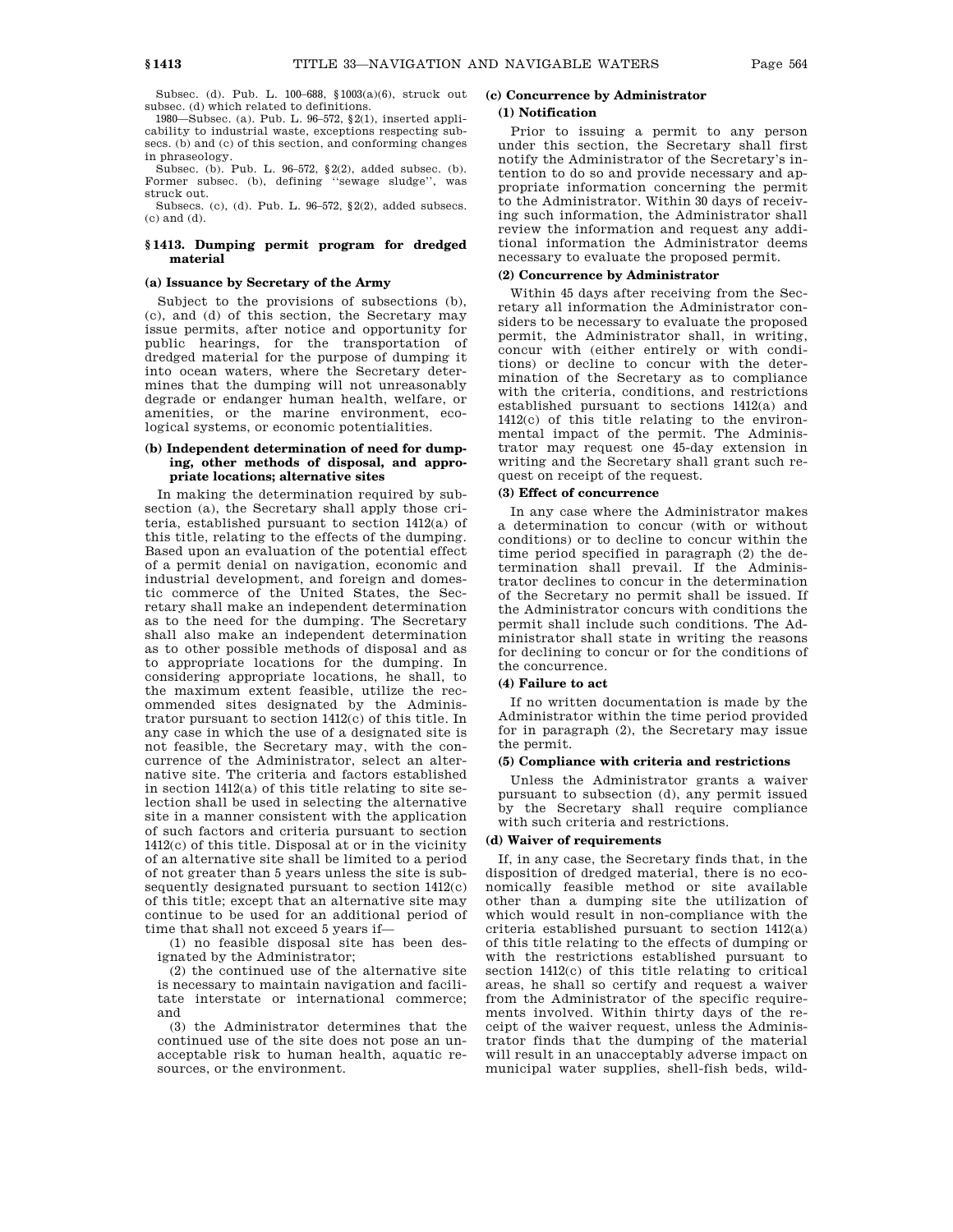life, fisheries (including spawning and breeding areas), or recreational areas, he shall grant the waiver.

## **(e) Federal projects involving dredged material**

In connection with Federal projects involving dredged material, the Secretary may, in lieu of the permit procedure, issue regulations which will require the application to such projects of the same criteria, other factors to be evaluated, the same procedures, and the same requirements which apply to the issuance of permits under subsections (a), (b), (c), and (d) of this section and section 1414(a) and (d) of this title.

(Pub. L. 92–532, title I, §103, Oct. 23, 1972, 86 Stat. 1055; Pub. L. 102–580, title V, §§504, 506(b), Oct. 31, 1992, 106 Stat. 4866, 4869.)

#### **AMENDMENTS**

1992—Subsec. (b). Pub. L. 102–580, §506(b), inserted ''maximum'' before ''extent feasible'' and inserted three sentences at end.

Subsec. (c). Pub. L. 102–580, §504(a), amended subsec. (c) generally. Prior to amendment, subsec. (c) read as follows: "Prior to issuing any permit under this section, the Secretary shall first notify the Administrator of his intention to do so. In any case in which the Administrator disagrees with the determination of the Secretary as to compliance with the criteria established pursuant to section 1412(a) of this title relating to the effects of the dumping or with the restrictions established pursuant to section 1412(c) of this title relating to critical areas, the determination of the Administrator shall prevail. Unless the Administrator grants a waiver pursuant to subsection (d), the Secretary shall not issue a permit which does not comply with such criteria and with such restrictions.''

Subsec. (e). Pub. L. 102–580, §504(b), inserted before period at end ''and section 1414(a) and (d) of this title''.

#### EFFECTIVE DATE

Section effective 6 months after Oct. 23, 1972, see section 110(a) of Pub. L. 92–532, set out as a note under section 1411 of this title.

# **§ 1414. Permit conditions**

#### **(a) Designated and included conditions**

Permits issued under this subchapter shall designate and include (1) the type of material authorized to be transported for dumping or to be dumped; (2) the amount of material authorized to be transported for dumping or to be dumped; (3) the location where such transport for dumping will be terminated or where such dumping will occur; (4) such requirements, limitations, or conditions as are necessary to assure consistency with any site management plan approved pursuant to section 1412(c) of this title; (5) any special provisions deemed necessary by the Administrator or the Secretary, as the case may be, after consultation with the Secretary of the Department in which the Coast Guard is operating, for the monitoring and surveillance of the transportation or dumping; and (6) such other matters as the Administrator or the Secretary, as the case may be, deems appropriate. Permits issued under this subchapter shall be issued for a period of not to exceed 7 years.

#### **(b) Permit processing fees; reporting requirements**

The Administrator or the Secretary, as the case may be, may prescribe such processing fees for permits and such reporting requirements for actions taken pursuant to permits issued by him under this subchapter as he deems appropriate.

# **(c) General permits**

Consistent with the requirements of sections 1412 and 1413 of this title, but in lieu of a requirement for specific permits in such case, the Administrator or the Secretary, as the case may be, may issue general permits for the transportation for dumping, or dumping, or both, of specified materials or classes of materials for which he may issue permits, which he determines will have a minimal adverse environmental impact.

#### **(d) Review**

Any permit issued under this subchapter shall be reviewed periodically and, if appropriate, revised. The Administrator or the Secretary, as the case may be, may limit or deny the issuance of permits, or he may alter or revoke partially or entirely the terms of permits issued by him under this subchapter, for the transportation for dumping, or for the dumping, or both, of specified materials or classes of materials, where he finds, based upon monitoring data from the dump site and surrounding area, that such materials cannot be dumped consistently with the criteria and other factors required to be applied in evaluating the permit application. No action shall be taken under this subsection unless the affected person or permittee shall have been given notice and opportunity for a hearing on such action as proposed.

# **(e) Information for review and evaluation of applications**

The Administrator or the Secretary, as the case may be, shall require an applicant for a permit under this subchapter to provide such information as he may consider necessary to review and evaluate such application.

# **(f) Public information**

Information received by the Administrator or the Secretary, as the case may be, as a part of any application or in connection with any permit granted under this subchapter shall be available to the public as a matter of public record, at every stage of the proceeding. The final determination of the Administrator or the Secretary, as the case may be, shall be likewise available.

# **(g) Display of issued permits**

A copy of any permit issued under this subchapter shall be placed in a conspicuous place in the vessel which will be used for the transportation or dumping authorized by such permit, and an additional copy shall be furnished by the issuing official to the Secretary of the department in which the Coast Guard is operating, or its designee.

# **(h) Low-level radioactive waste; research purposes**

Notwithstanding any provision of this subchapter to the contrary, during the two-year period beginning on January 6, 1983, no permit may be issued under this subchapter that authorizes the dumping of any low-level radioactive waste unless the Administrator of the Environmental Protection Agency determines—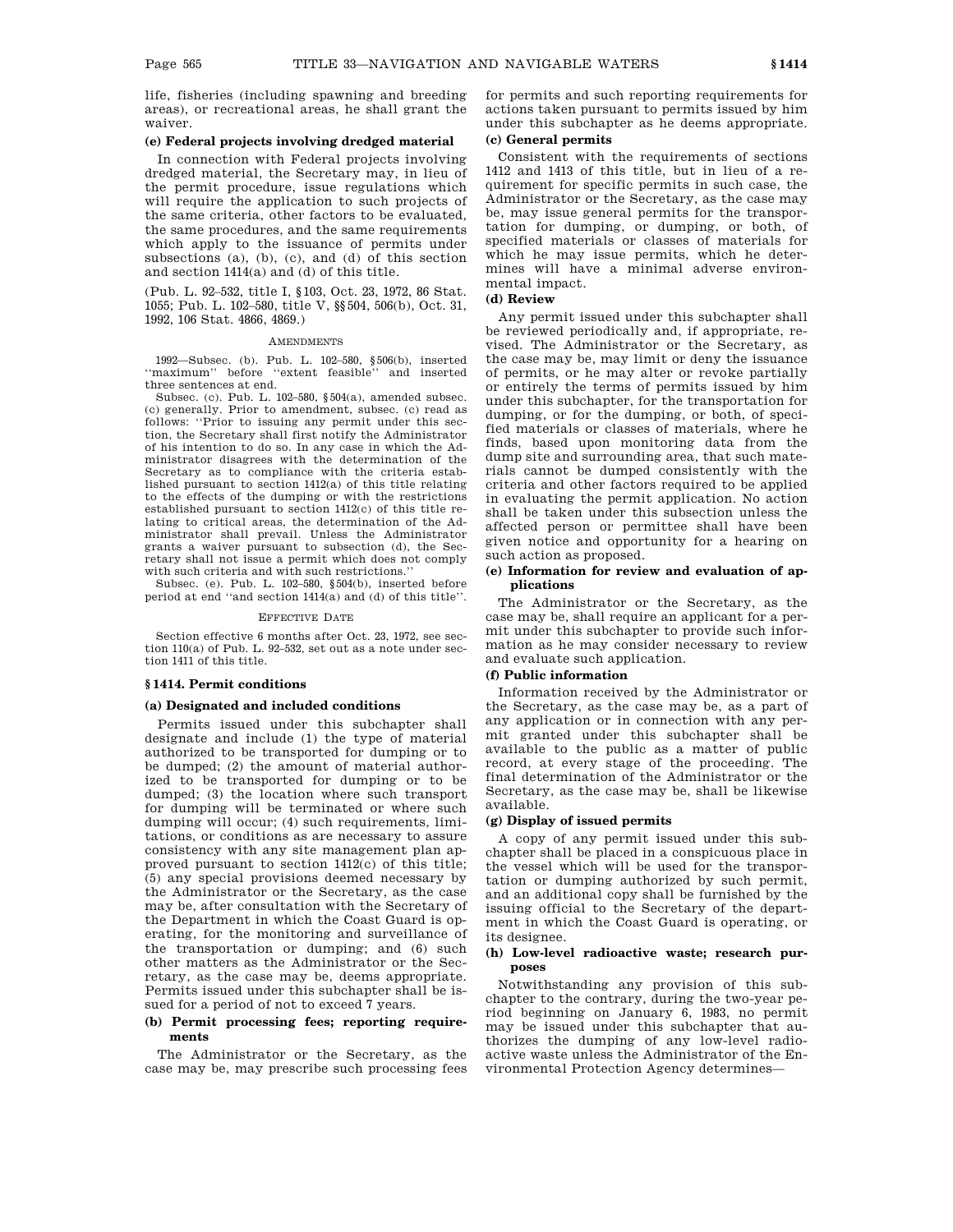(1) that the proposed dumping is necessary to conduct research—

(A) on new technology related to ocean dumping, or

(B) to determine the degree to which the dumping of such substance will degrade the marine environment;

(2) that the scale of the proposed dumping is limited to the smallest amount of such material and the shortest duration of time that is necessary to fulfill the purposes of the research, such that the dumping will have minimal adverse impact upon human health, welfare, and amenities, and the marine environment, ecological systems, economic potentialities, and other legitimate uses;

(3) after consultation with the Secretary of Commerce, that the potential benefits of such research will outweigh any such adverse impact; and

(4) that the proposed dumping will be preceded by appropriate baseline monitoring studies of the proposed dump site and its surrounding environment.

Each permit issued pursuant to this subsection shall be subject to such conditions and restrictions as the Administrator determines to be necessary to minimize possible adverse impacts of such dumping.

# **(i) Radioactive Material Disposal Impact Assessment; Congressional approval**

(1) Two years after January 6, 1983, the Administrator may not issue a permit under this subchapter for the disposal of radioactive waste material until the applicant, in addition to complying with all other requirements of this subchapter, prepares, with respect to the site at which the disposal is proposed, a Radioactive Material Disposal Impact Assessment which shall include—

(A) a listing of all radioactive materials in each container to be disposed, the number of containers to be dumped, the structural diagrams of each container, the number of curies of each material in each container, and the exposure levels in rems at the inside and outside of each container;

(B) an analysis of the environmental impact of the proposed action, at the site at which the applicant desires to dispose of the material, upon human health and welfare and marine life;

(C) any adverse environmental effects at the site which cannot be avoided should the proposal be implemented;

(D) an analysis of the resulting environmental and economic conditions if the containers fail to contain the radioactive waste material when initially deposited at the specific site;

(E) a plan for the removal or containment of the disposed nuclear material if the container leaks or decomposes;

(F) a determination by each affected State whether the proposed action is consistent with its approved Coastal Zone Management Program;

(G) an analysis of the economic impact upon other users of marine resources;

(H) alternatives to the proposed action;

(I) comments and results of consultation with State officials and public hearings held in the coastal States that are nearest to the affected areas;

(J) a comprehensive monitoring plan to be carried out by the applicant to determine the full effect of the disposal on the marine environment, living resources, or human health, which plan shall include, but not be limited to, the monitoring of exterior container radiation samples, the taking of water and sediment samples, and fish and benthic animal samples, adjacent to the containers, and the acquisition of such other information as the Administrator may require; and

(K) such other information which the Administrator may require in order to determine the full effects of such disposal.

(2) The Administrator shall include, in any permit to which paragraph (1) applies, such terms and conditions as may be necessary to ensure that the monitoring plan required under paragraph  $(1)(J)$  is fully implemented, including the analysis by the Administrator of the samples required to be taken under the plan.

(3) The Administrator shall submit a copy of the assessment prepared under paragraph (1) with respect to any permit to the Committee on Merchant Marine and Fisheries of the House of Representatives and the Committee on Environment and Public Works of the Senate.

 $(4)(A)$  Upon a determination by the Administrator that a permit to which this subsection applies should be issued, the Administrator shall transmit such a recommendation to the House of Representatives and the Senate.

(B) No permit may be issued by the Administrator under this Act for the disposal of radioactive materials in the ocean unless the Congress, by approval of a resolution described in paragraph (D) within 90 days of continuous session of the Congress beginning on the date after the date of receipt by the Senate and the House of Representatives of such recommendation, authorizes the Administrator to grant a permit to dispose of radioactive material under this Act.

(C) For purposes of this subsection—

(1) continuity of session of the Congress is broken only by an adjournment sine die;

(2) the days on which either House is not in session because of an adjournment of more than three days to a day certain are excluded in the computation of the 90 day calendar period.

(D) For the purposes of this subsection, the term ''resolution'' means a joint resolution, the resolving clause of which is as follows: ''That the House of Representatives and the Senate approve and authorize the Administrator of the Environmental Protection Agency to grant a permit to \_\_\_\_\_\_\_\_ under the Marine Protec-<br>tion, Research, and Sanctuaries Act of 1972 to dispose of radioactive materials in the ocean as recommended by the Administrator to the Congress on \_\_\_\_\_\_\_\_, 19\_.''; the first blank space<br>therein to be filled with the appropriate applicant to dispose of nuclear material and the second blank therein to be filled with the date on which the Administrator submits the recom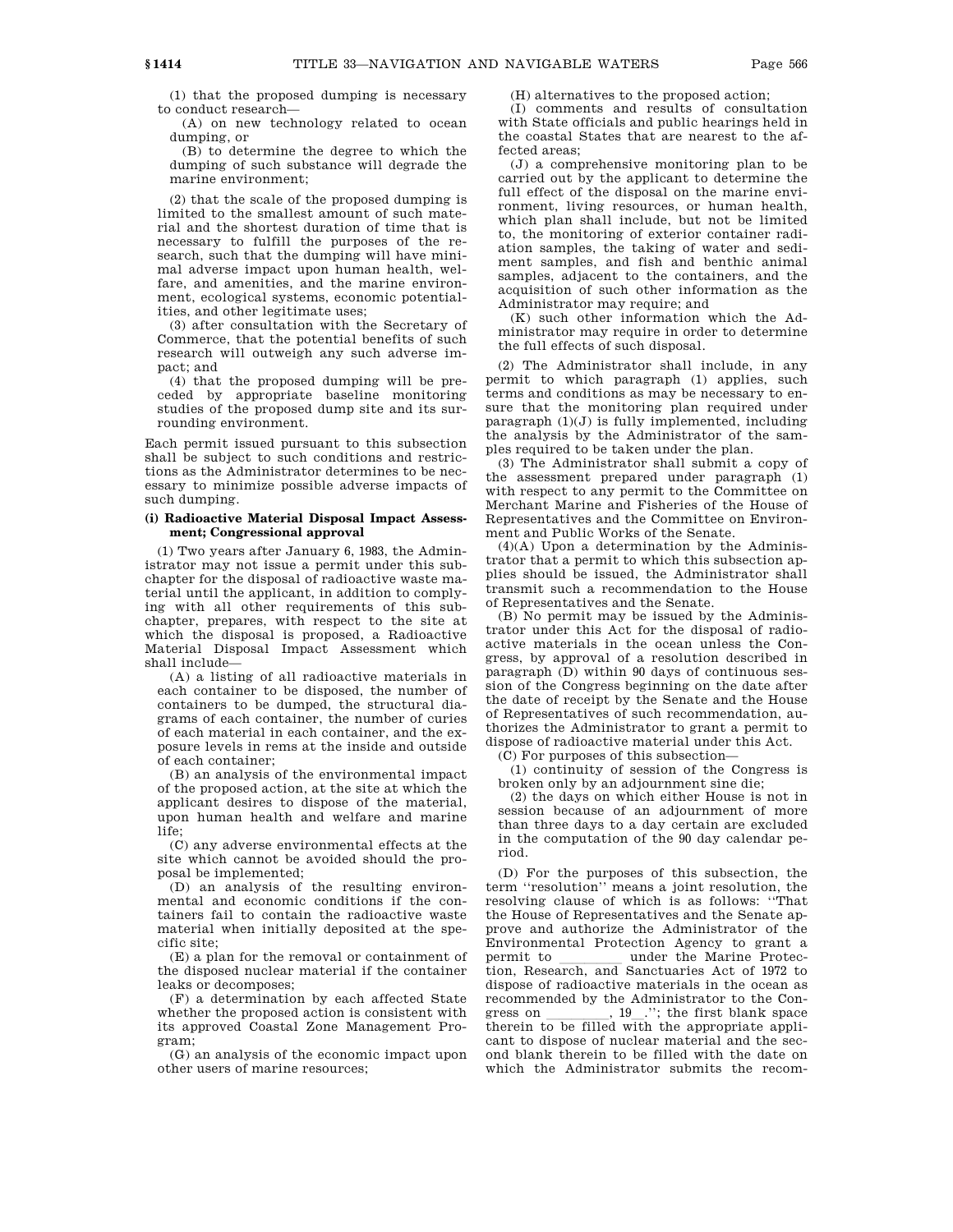mendation to the House of Representatives and the Senate.

(Pub. L. 92–532, title I, §104, Oct. 23, 1972, 86 Stat. 1056; Pub. L. 97–424, title IV, §424(a), Jan. 6, 1983, 96 Stat. 2165; Pub. L. 100–17, title I, §133(c)(1), Apr. 2, 1987, 101 Stat. 172; Pub. L. 102–580, title V, §507, Oct. 31, 1992, 106 Stat. 4869.)

#### REFERENCES IN TEXT

This Act and the Marine Protection, Research, and Sanctuaries Act of 1972, referred to in subsec. (i)(4)(B), (D), is Pub. L. 92–532, Oct. 23, 1972, 86 Stat. 1052, as amended, which is classified generally to this chapter, chapter 41 (§2801 et seq.) of this title, and chapters 32 (§1431 et seq.) and 32A (§1447 et seq.) of Title 16, Conservation. For complete classification of this Act to the Code, see Short Title note set out under section 1401 of this title and Tables.

#### **AMENDMENTS**

1992—Subsec. (a). Pub. L. 102–580, §507(b), inserted at end ''Permits issued under this subchapter shall be issued for a period of not to exceed 7 years.''

Pub. L. 102–580, §507(a), amended cl. (4) generally. Prior to amendment, cl. (4) read as follows: ''the length of time for which the permits are valid and their expiration date;"

Subsec. (d). Pub. L. 102–580, §507(c), inserted '', based upon monitoring data from the dump site and surrounding area," after "where he finds"

1987—Subsec. (i)(4)(D). Pub. L. 100–17 inserted "to "after "grant a permit".

wafter ''grant a permit''.<br>
1983—Subsecs. (h), (i). Pub. L. 97–424 added subsecs. (h) and (i).

#### EFFECTIVE DATE

Section effective 6 months after Oct. 23, 1972, see section  $110(a)$  of Pub. L.  $92-532$ , set out as a note under section 1411 of this title.

#### TRANSFER OF FUNCTIONS

For transfer of authorities, functions, personnel, and assets of the Coast Guard, including the authorities and functions of the Secretary of Transportation relating thereto, to the Department of Homeland Security, and for treatment of related references, see sections 468(b), 551(d), 552(d), and 557 of Title 6, Domestic Security, and the Department of Homeland Security Reorganization Plan of November 25, 2002, as modified, set out as a note under section 542 of Title 6.

#### ABOLITION OF HOUSE COMMITTEE ON MERCHANT MARINE AND FISHERIES

Committee on Merchant Marine and Fisheries of House of Representatives abolished and its jurisdiction transferred by House Resolution No. 6, One Hundred Fourth Congress, Jan. 4, 1995. For treatment of references to Committee on Merchant Marine and Fisheries, see section 1(b)(3) of Pub. L. 104–14, set out as a note preceding section 21 of Title 2, The Congress.

#### **§ 1414a. Special provisions regarding certain dumping sites**

#### **(a) New York Bight Apex**

(1) For purposes of this subsection—

(A) The term ''Apex'' means the New York Bight Apex consisting of the ocean waters of the Atlantic Ocean westward of 73 degrees 30 minutes west longitude and northward of 40 degrees 10 minutes north latitude.

(B) The term ''Apex site'' means that site within the Apex at which the dumping of municipal sludge occurred before October 1, 1983.

(C) The term ''eligible authority'' means any sewerage authority or other unit of State or local government that on November 2, 1983, was authorized under court order to dump municipal sludge at the Apex site.

(2) No person may apply for a permit under this subchapter in relation to the dumping of, or the transportation for purposes of dumping, municipal sludge within the Apex unless that person is an eligible authority.

(3) The Administrator may not issue, or renew, any permit under this subchapter that authorizes the dumping of, or the transportation for purposes of dumping, municipal sludge within the Apex after the earlier of—

(A) December 15, 1987; or

(B) the day determined by the Administrator to be the first day on which municipal sludge generated by eligible authorities can reasonably be dumped at a site designated under section 1412 of this title other than a site within the Apex.

#### **(b) Restriction on use of 106-mile site**

The Administrator may not issue or renew any permit under this subchapter which authorizes any person, other than a person that is an eligible authority within the meaning of subsection  $(a)(1)(C)$ , to dump, or to transport for the purposes of dumping, municipal sludge within the site designated under section 1412(c) of this title by the Administrator and known as the ''106- Mile Ocean Waste Dump Site'' (as described in 49 F.R. 19005).

(Pub. L. 92–532, title I, §104A, as added Pub. L. 99–662, title XI, §1172(b), Nov. 17, 1986, 100 Stat. 4259; Pub. L. 100–4, title V, §508(b), Feb. 4, 1987, 101 Stat. 79; Pub. L. 100–688, title I, §1002, Nov. 18, 1988, 102 Stat. 4139.)

#### **AMENDMENTS**

1988—Pub. L. 100–688 repealed the second of two identical sections 104A of Pub. L. 92–532, both classified to this section and enacted by Pub. L. 99–662 and Pub. L. 100–4, thereby involving no change in text.

NEW YORK BIGHT APEX NOT SUITABLE FOR DUMPING

Pub. L. 99–662, title XI, §1172(a), Nov. 17, 1986, 100 Stat. 4259, provided that: ''The Congress finds that the New York Bight Apex is no longer a suitable location for the ocean dumping of municipal sludge.

An identical provision was enacted by Pub. L. 100–4, title V, §508(a), Feb. 4, 1987, 101 Stat. 79.

#### **§ 1414b. Ocean dumping of sewage sludge and industrial waste**

# **(a) Termination of dumping**

#### **(1) Prohibitions on dumping**

Notwithstanding any other provision of law—

(A) on and after the 270th day after November 18, 1988, no person (including a person described in section  $1414a(a)(1)(C)$  of this title) shall dump into ocean waters, or transport for the purpose of dumping into ocean waters, sewage sludge or industrial waste, unless such person—

(i) has entered into a compliance agreement or enforcement agreement which meets the requirements of subsection (c)(2) or (3), as applicable; and

(ii) has obtained a permit issued under section 1412 of this title which authorizes such transportation and dumping; and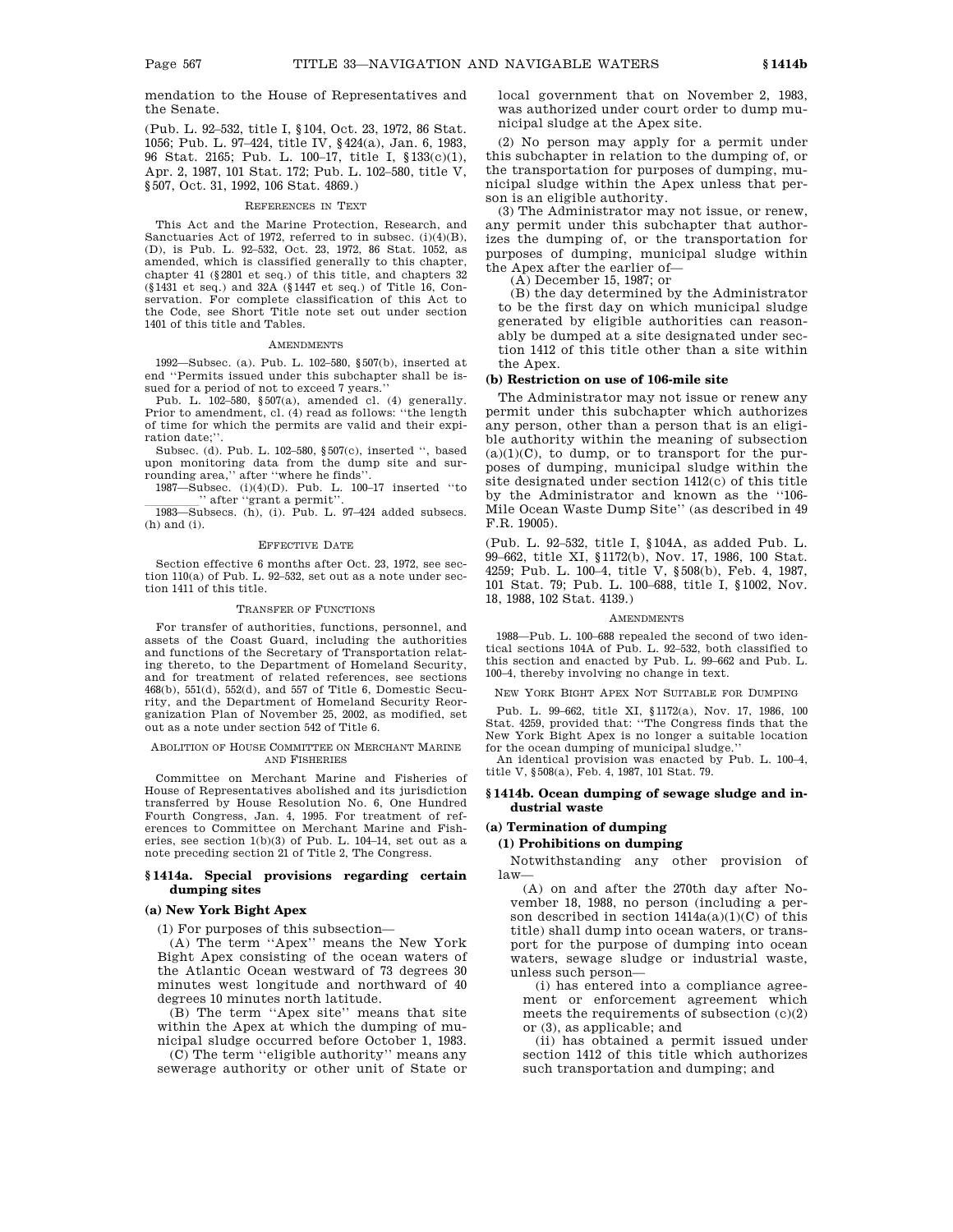(B) after December 31, 1991, it shall be unlawful for any person to dump into ocean waters, or to transport for the purposes of dumping into ocean waters, sewage sludge or industrial waste.

#### **(2) Prohibition on new entrants**

The Administrator shall not issue any permit under this Act which authorizes a person to dump into ocean waters, or to transport for the purposes of dumping into ocean waters, sewage sludge or industrial waste, unless that person was authorized by a permit issued under section 1412 of this title or by a court order to dump into ocean waters, or to transport for the purpose of dumping into ocean waters, sewage sludge or industrial waste on September 1, 1988.

#### **(b) Special dumping fees**

# **(1) In general**

Subject to paragraph (4), any person who dumps into ocean waters, or transports for the purpose of dumping into ocean waters, sewage sludge or industrial waste shall be liable for a fee equal to—

(A) \$100 for each dry ton (or equivalent) of sewage sludge or industrial waste transported or dumped by the person on or after the 270th day after November 18, 1988, and before January 1, 1990;

(B) \$150 for each dry ton (or equivalent) of sewage sludge or industrial waste transported or dumped by the person on or after January 1, 1990, and before January 1, 1991; and

(C) \$200 for each dry ton (or equivalent) of sewage sludge or industrial waste transported or dumped by the person on or after January 1, 1991, and before January 1, 1992.

#### **(2) Payment of fees**

Of the amount of fees under paragraph (1) for which a person is liable, such person—

(A) shall pay into a trust account established by the person in accordance with subsection (e) a sum equal to 85 percent of such amount;

(B) shall pay to the Administrator a sum equal to \$15 per dry ton (or equivalent) of sewage sludge and industrial waste transported or dumped by such person, for use for agency activities as provided in subsection  $(f)(1)$ ;

(C) subject to paragraph (5), shall pay into the Clean Oceans Fund established by the State in which the person is located a sum equal to 50 percent of the balance of such amount after application of subparagraphs (A) and (B); and

(D) subject to paragraph (5), shall pay to the State in which the person is located a sum equal to the balance of such amount after application of subparagraphs (A), (B), and (C), for deposit into the water pollution control revolving fund established by the State under title VI of the Federal Water Pollution Control Act [33 U.S.C. 1381 et seq.], as provided in subsection (f)(2).

#### **(3) Schedule for payment**

Fees under this subsection shall be paid on a quarterly basis.

# **(4) Waiver of fees**

(A) The Administrator shall waive all fees under this subsection, other than the portion of fees required to be paid to the Administrator under paragraph (2)(B) for agency activities, for any person who has entered into a compliance agreement which meets the requirements of subsection (c)(2).

(B) The Administrator shall reimpose fees under this subsection for a person for whom such fees are waived under subparagraph (A) if the Administrator determines that—

(i) the person has failed to comply with the terms of a compliance agreement which the person entered into under subsection  $(c)(2)$ ; and

(ii) such failure is likely to result in the person not being able to terminate by December 31, 1991, dumping of sewage sludge or industrial waste into ocean waters.

(C) The Administrator may waive fees reimposed for a person under subparagraph (B) if the Administrator determines that the person has returned to compliance with a compliance agreement which the person entered into under subsection (c)(2).

# **(5) Payments prior to establishment of account**

(A) In any case in which a State has not established a Clean Oceans Fund or a water pollution control revolving fund under title VI of the Federal Water Pollution Control Act [33 U.S.C. 1381 et seq.], fees required to be paid by a person in that State under paragraph  $(2)(C)$ or (D), as applicable, shall be paid to the Administrator.

(B) Amounts paid to the Administrator pursuant to this paragraph shall be held by the Administrator in escrow until the establishment of the fund into which such amounts are required to be paid under paragraph (2), or until the last day of the 1-year period beginning on the date of such payment, whichever is earlier, and thereafter—

(i) if such fund has been established, shall be paid by the Administrator into the fund; or

(ii) if such fund has not been established, shall revert to the general fund of the Treasury.

# **(c) Compliance agreements and enforcement agreements**

#### **(1) In general**

As a condition of issuing a permit under section 1412 of this title which authorizes a person to transport or dump sewage sludge or industrial waste, the Administrator shall require that, before the issuance of such permit, the person and the State in which the person is located enter into with the Administrator—

(A) a compliance agreement which meets the requirements of paragraph (2); or

(B) an enforcement agreement which meets the requirements of paragraph (3).

#### **(2) Compliance agreements**

An agreement shall be a compliance agreement for purposes of this section only if—

(A) it includes a plan negotiated by the person, the State in which the person is lo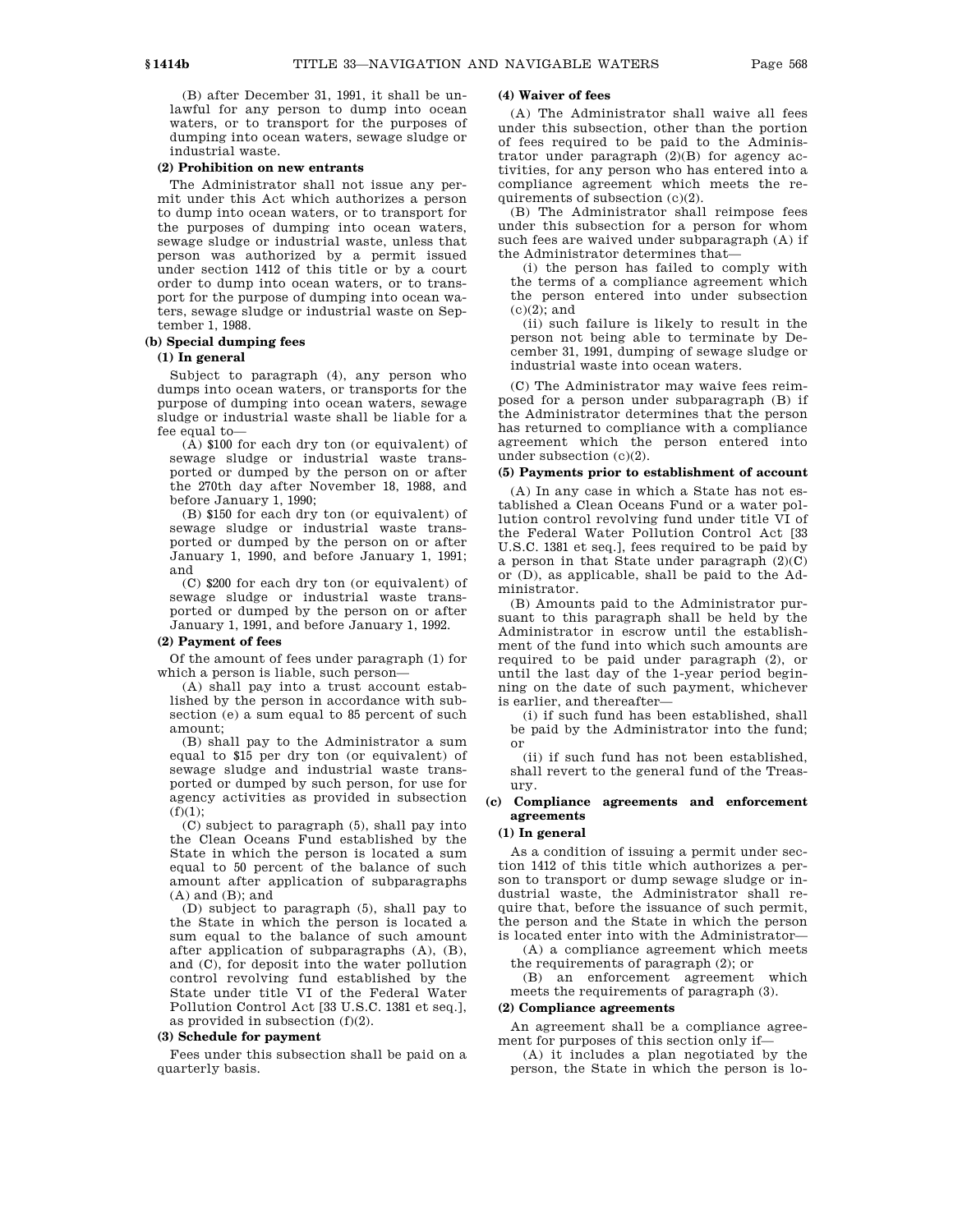cated, and the Administrator that will, in the opinion of the Administrator, if adhered to by the person in good faith, result in the phasing out and termination of ocean dumping, and transportation for the purpose of ocean dumping, of sewage sludge and industrial waste by such person by not later than December 31, 1991, through the design, construction, and full implementation of an alternative system for the management of sewage sludge and industrial waste transported or dumped by the person;

(B) it includes a schedule which—

(i) in the opinion of the Administrator, specifies reasonable dates by which the person shall complete the various activities that are necessary for the timely implementation of the alternative system referred to in subparagraph (A); and

(ii) meets the requirements of paragraph (4);

(C) it requires the person to notify in a timely manner the Administrator and the Governor of the State of any problems the person has in complying with the schedule referred to in subparagraph (B);

(D) it requires the Administrator and the Governor of the State to evaluate on an ongoing basis the compliance of the person with the schedule referred to in subparagraph (B);

(E) it requires the person to pay in accordance with this section all fees and penalties the person is liable for under this section; and

(F) it authorizes the person to use interim measures before completion of the alternative system referred to in subparagraph (A).

#### **(3) Enforcement agreements**

An agreement shall be an enforcement agreement for purposes of this section only if—

(A) it includes a plan negotiated by the person, the State in which the person is located, and the Administrator that will, in the opinion of the Administrator, if adhered to by the person in good faith, result in the phasing out and termination of ocean dumping, and transportation for the purpose of ocean dumping, of sewage sludge and industrial waste by such person through the design, construction, and full implementation of an alternative system for the management of sewage sludge and industrial waste transported or dumped by the person;

(B) it includes a schedule which—

(i) in the opinion of the Administrator, specifies reasonable dates by which the person shall complete the various activities that are necessary for the timely implementation of the alternative system referred to in subparagraph (A); and

(ii) meets the requirements of paragraph  $(4)$ :

(C) it requires the person to notify in a timely manner the Administrator and the Governor of the State of any problems the person has in complying with the schedule referred to in subparagraph (B);

(D) it requires the Administrator and the Governor of the State to evaluate on an ongoing basis the compliance of the person with the schedule referred to in subparagraph (B);

(E) it requires the person to pay in accordance with this section all fees and penalties the person is liable for under this section; and

(F) it authorizes the person to use interim measures before completion of the alternative system referred to in subparagraph (A).

# **(4) Schedules**

A schedule included in a compliance agreement pursuant to paragraph  $(2)(B)$  or an enforcement agreement pursuant to paragraph (3)(B) shall establish deadlines for—

(A) preparation of engineering designs and related specifications for the alternative system referred to in paragraph (2)(A) or paragraph  $(3)(A)$ , as applicable;

(B) compliance with appropriate Federal, State, and local statutes, regulations, and ordinances;

(C) site and equipment acquisitions for such alternative system;

(D) construction and testing of such alternative system;

(E) operation of such alternative system at full capacity; and

(F) any other activities, including interim measures, that the Administrator considers necessary or appropriate.

#### **(5) Clean oceans funds**

(A) Each State that is a party to a compliance agreement or an enforcement agreement under this subsection shall establish an interest bearing account, to be known as a Clean Oceans Fund, into which a person shall pay fees and penalties in accordance with subsections  $(b)(2)(C)$  and  $(d)(2)(C)(i)$ , respectively.

(B) A State which establishes a Clean Oceans Fund pursuant to this paragraph shall allocate and pay from the fund each year, to each person in the State which has entered into a compliance agreement or enforcement agreement under this subsection, a portion of amounts in the fund on the last day of that year which is equal to the sum of—

(i) amounts paid by the person into the fund in that year as fees pursuant to subsection  $(b)(2)(C)$  and as penalties pursuant to subsection  $(d)(2)(C)(i)$ ;

(ii) amounts paid by the Administrator into the fund in that year as fees held in escrow for the person pursuant to subsection  $(b)(5)(B);$  and

(iii) interest on such amounts.

(C) Amounts allocated and paid to a person pursuant to subparagraph (B)—

(i) shall be used for the purposes described in subsection  $(e)(2)(B)$ ; and

(ii) may be used for matching Federal grants.

(D) A Clean Oceans Fund established by a State pursuant to this paragraph shall be subject to such accounting, reporting, and other requirements as may be established by the Ad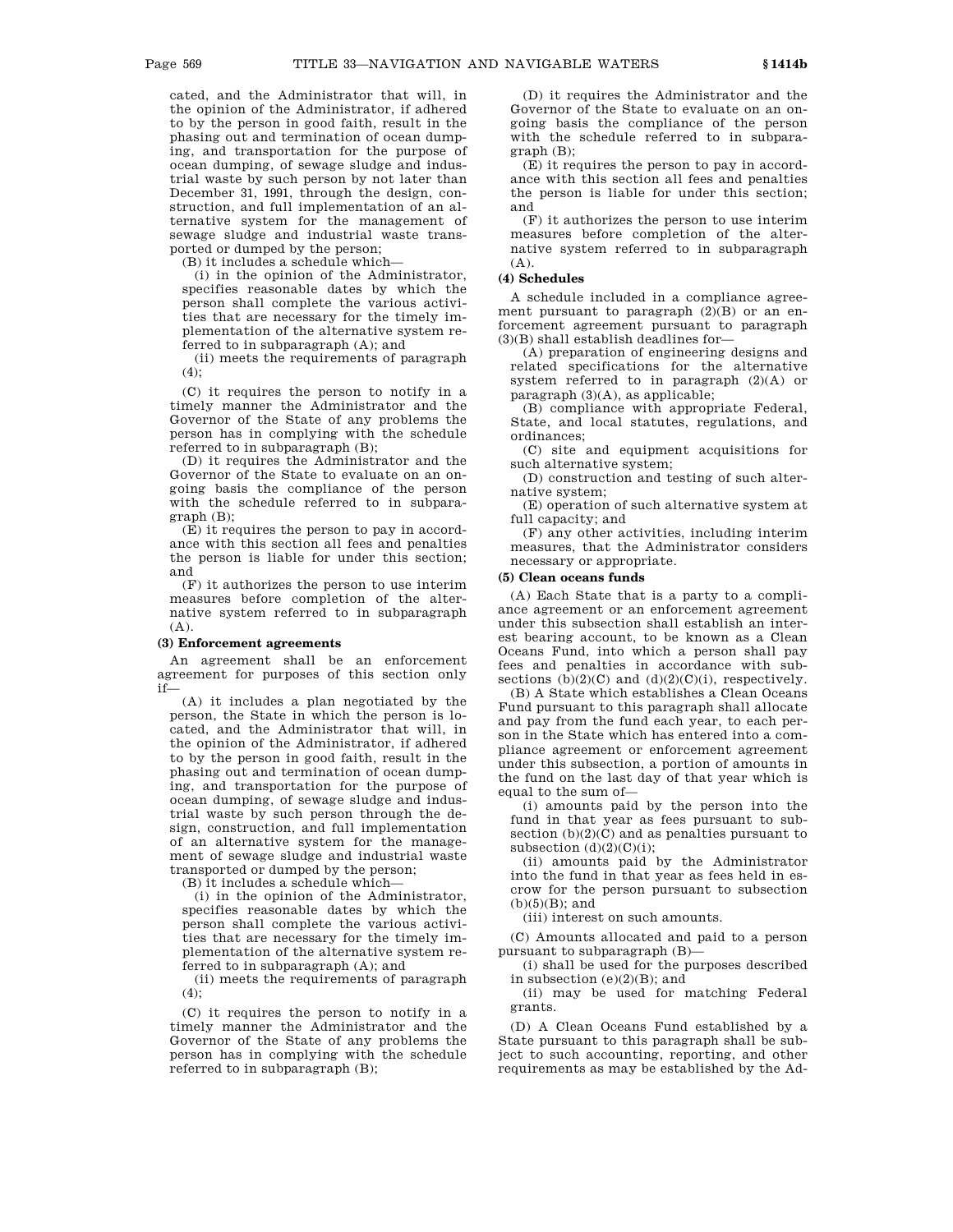ministrator to assure accountability of payments into and out of the fund.

# **(6) Public participation**

The Administrator shall provide an opportunity for public comment regarding the establishment and implementation of compliance agreements and enforcement agreements entered into pursuant to this section.

# **(d) Penalties**

# **(1) In general**

In lieu of any other civil penalty under this Act, any person who has entered into a compliance agreement or enforcement agreement under subsection (c) and who dumps or transports sewage sludge or industrial waste in violation of subsection  $(a)(1)(B)$  shall be liable for a civil penalty, to be assessed by the Administrator, as follows:

(A) For each dry ton (or equivalent) of sewage sludge or industrial waste dumped or transported by the person in violation of this subsection in calendar year 1992, \$600.

(B) For each dry ton (or equivalent) of sewage sludge or industrial waste dumped or transported by the person in violation of this subsection in any year after calendar year 1992, a sum equal to—

(i) the amount of penalty per dry ton (or equivalent) for a violation occurring in the preceding calendar year, plus

(ii) a percentage of such amount equal to 10 percent of such amount, plus an additional 1 percent of such amount for each full calendar year since December 31, 1991.

# **(2) Payment of penalty**

Of the amount of penalties under paragraph

(1) for which a person is liable, such person— (A) shall pay into a trust account established by the person in accordance with subsection (e) a sum which is a percentage of such amount equal to—

(i) 90 percent of such amount, reduced by (ii) 5 percent of such amount for each full calendar year since December 31, 1991;

(B) shall pay to the Administrator a sum equal to \$15 per dry ton (or equivalent) of sewage sludge and industrial waste transported or dumped by such person in that year, for use for agency activities as provided in subsection (f)(1);

(C) for violations in any year before calendar year 1995—

(i) subject to paragraph (4), shall pay into the Clean Oceans Fund established by the State in which the person is located a sum equal to 50 percent of the balance of such amount; and

(ii) subject to paragraph (4), shall pay to the State in which the person is located a sum equal to the portion of such amount which is not paid as provided in subparagraphs  $(A)$ ,  $(B)$ , and  $(C)$ , for deposit into the water pollution control revolving fund established by the State under title VI of the Federal Water Pollution Control Act [33 U.S.C. 1381 et seq.], as provided in subsection (f)(2); and

(D) for violations in any year after calendar year 1994, shall pay to the State in which the person is located a sum equal to the balance of such amount, for use by the State for providing assistance under subsection  $(f)(3)$ .

# **(3) Schedule for payment**

Penalties under this subsection shall be paid on a quarterly basis.

# **(4) Payments prior to establishment of account**

In any case in which a State has not established a Clean Oceans Fund or a water pollution control revolving fund under title VI of the Federal Water Pollution Control Act, penalties required to be paid by a person in that State under paragraph  $(2)(C)(i)$  or (ii), as applicable, shall be paid to the Administrator for holding and payment or reversion, as applicable, in the same manner as fees are held and paid or revert under subsection (b)(5).

# **(e) Trust account**

# **(1) In general**

A person who enters into a compliance agreement or an enforcement agreement under subsection (c) shall establish a trust account for the payment and use of fees and penalties under this section.

### **(2) Trust account requirements**

An account shall be a trust account for purposes of this subsection only if it meets, to the satisfaction of the Administrator, the following requirements:

(A) Amounts in the account may be used only with the concurrence of the person who establishes the account and the Administrator; except that the person may use amounts in the account for a purpose authorized by subparagraph (B) after 60 days after notification of the Administrator if the Administrator does not disapprove such use before the end of such 60-day period.

(B) Amounts in the account may be used only for projects which will identify, develop, and implement—

(i) an alternative system, and any interim measures, for the management of sewage sludge and industrial waste, including but not limited to any such system or measures utilizing resource recovery, recycling, thermal reduction, or composting techniques; or

(ii) improvements in pretreatment, treatment, and storage techniques for sewage sludge and industrial waste to facilitate the implementation of such alternative system or interim measures.

(C) Upon a finding by the Administrator that a person did not pay fees or penalties into an account as required by this section, or did not use amounts in the account in accordance with this subsection, the balance of the amounts in the account shall be paid to the State in which the person is located, for deposit into the water pollution control revolving fund established by the State under title VI of the Federal Water Pollution Control Act [33 U.S.C. 1381 et seq.], as provided in subsection  $(f)(2)$ .

#### **(3) Use of unexpended amounts**

Upon a determination by the Administrator that a person has terminated ocean dumping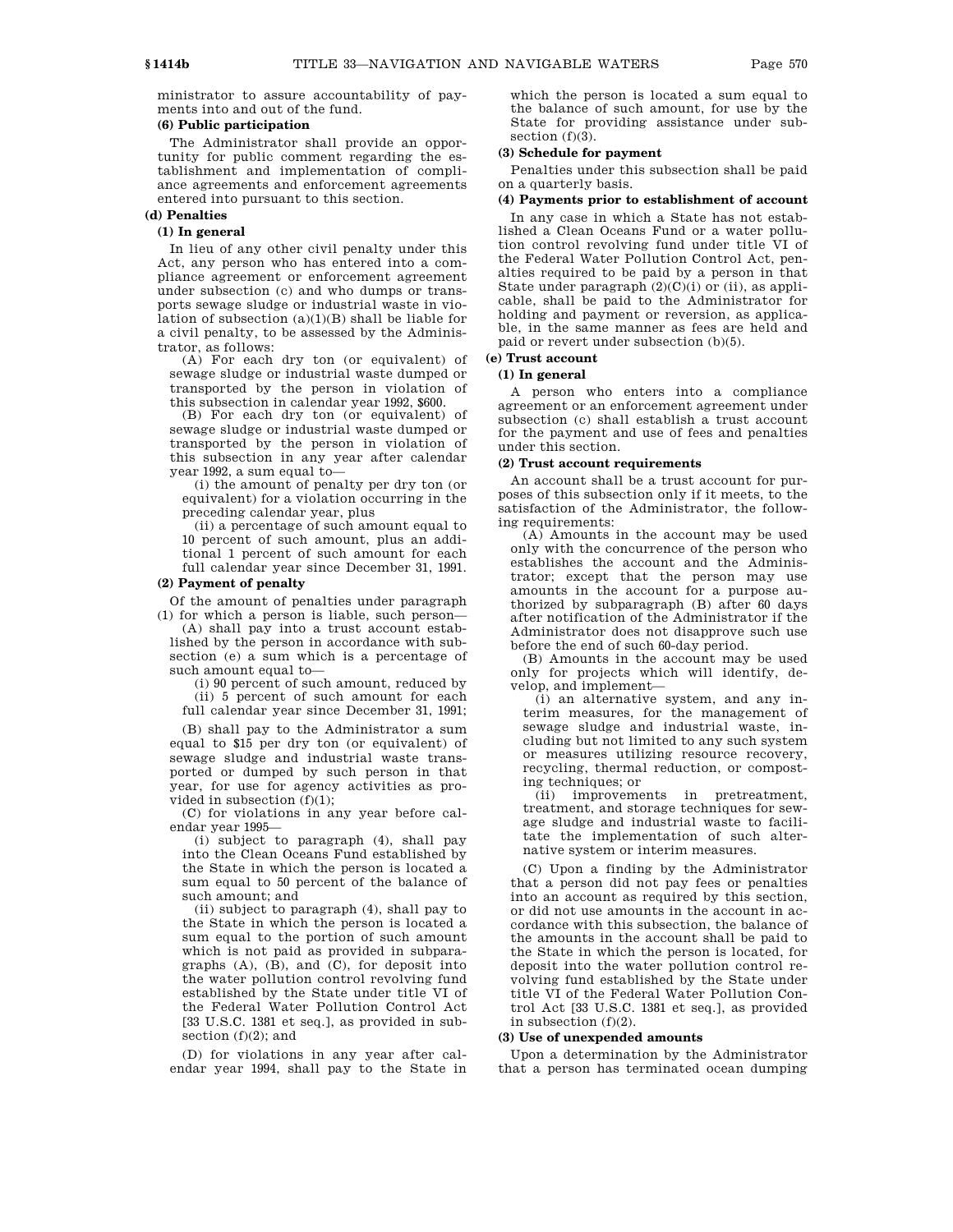of sewage sludge or industrial waste, the balance of amounts in an account established by the person under this subsection shall be paid to the person for use—

(A) for debts incurred by the person in complying with this Act or the Federal Water Pollution Control Act [33 U.S.C. 1251 et seq.];

(B) in meeting the requirements of the Federal Water Pollution Control Act (33 U.S.C. 1251 et seq.) which apply to the person, including operations and maintenance; and

(C) for matching Federal grants.

# **(4) Use for matching Federal grants**

Amounts in a trust account under this subsection may be used for matching Federal grants.

#### **(f) Use of fees and penalties**

#### **(1) Agency activities**

Of the total amount of fees and penalties paid to the Administrator in a fiscal year pursuant to subsections  $(b)(2)(B)$  and  $(d)(2)(B)$ , respectively—

(A) not to exceed one-third of such total amount shall be used by the Administrator for—

(i) costs incurred or expected to be incurred in undertaking activities directly associated with the issuance under this Act of permits for the transportation or dumping of sewage sludge and industrial waste, including the costs of any environmental assessment of the direct effects of dumping under the permits;

(ii) preparation of reports under subsection (i); and

(iii) such other research, studies, and projects the Administrator considers necessary for, and consistent with, the development and implementation of alternative systems for the management of sewage sludge and industrial waste;

(B) not to exceed one-third of such total amount shall be transferred to the Secretary of the department in which the Coast Guard is operating for use for—

(i) Coast Guard surveillance of transportation and dumping of sewage sludge and industrial waste subject to this Act; and

(ii) such enforcement activities conducted by the Coast Guard with respect to such transportation and dumping as may be necessary to ensure to the maximum extent practicable complete compliance with the requirements of this Act; and

(C) not to exceed one-third of such total amount shall be transferred to the Under Secretary of Commerce for Oceans and Atmosphere for use for—

(i) monitoring, research, and related activities consistent with the program developed pursuant to subsection  $(j)(1)$ ; and

(ii) preparing annual reports to the Congress pursuant to subsection  $(j)(4)^1$  which describe the results of such monitoring, research, and activities.

#### **(2) Deposits into State water pollution control revolving fund**

(A) Amounts paid to a State pursuant to subsection (b)(2)(D), (d)(2)(C)(ii), or (e)(2)(C) shall be deposited into the water pollution control revolving fund established by the State pursuant to title VI of the Federal Water Pollution Control Act [33 U.S.C. 1381 et seq.].

(B) Amounts deposited into a State water pollution control revolving fund pursuant to this paragraph—

(i) shall not be used by the State to provide assistance to the person who paid such amounts for development or implementation of any alternative system;

(ii) shall not be considered to be State matching amounts under title VI of the Federal Water Pollution Control Act; and

(iii) shall not be subject to State matching requirements under such title.

#### **(3) Penalty payments to States after 1994**

(A) Amounts paid to a State as penalties pursuant to subsection  $(d)(2)(D)$  may be used by the State—

(i) for providing assistance to any person in the State—

(I) for implementing a management program under section 319 of the Federal Water Pollution Control Act [33 U.S.C. 1329];

(II) for developing and implementing a conservation and management plan under section 320 of such Act [33 U.S.C. 1330]; or

(III) for implementing technologies and management practices necessary for controlling pollutant inputs adversely affecting the New York Bight, as such inputs are identified in the New York Bight Restoration Plan prepared under section 2301 of the Marine Plastic Pollution Research and Control Act of 1987; and

(ii) for providing assistance to any person in the State who was not required to pay such penalties for construction of treatment works (as defined in section 212 of the Federal Water Pollution Control Act [33 U.S.C. 1292]) which are publicly owned.

(B) Amounts paid to a State as penalties pursuant to subsection (d)(2)(D) which are not used in accordance with subparagraph (A) shall be deposited into the water pollution control revolving fund established by the State under title VI of the Federal Water Pollution Control Act. Amounts deposited into such a fund pursuant to this subparagraph—

(i) shall not be used by the State to provide assistance to the person who paid such amounts;

(ii) shall not be considered to be State matching amounts under title VI of the Federal Water Pollution Control Act; and

(iii) shall not be subject to State matching requirements under such title.

#### **(4) Deposits into Treasury as offsetting collections**

Amounts of fees and penalties paid to the Administrator pursuant to subsection  $(b)(2)(B)$ 

<sup>1</sup>See References in Text note below.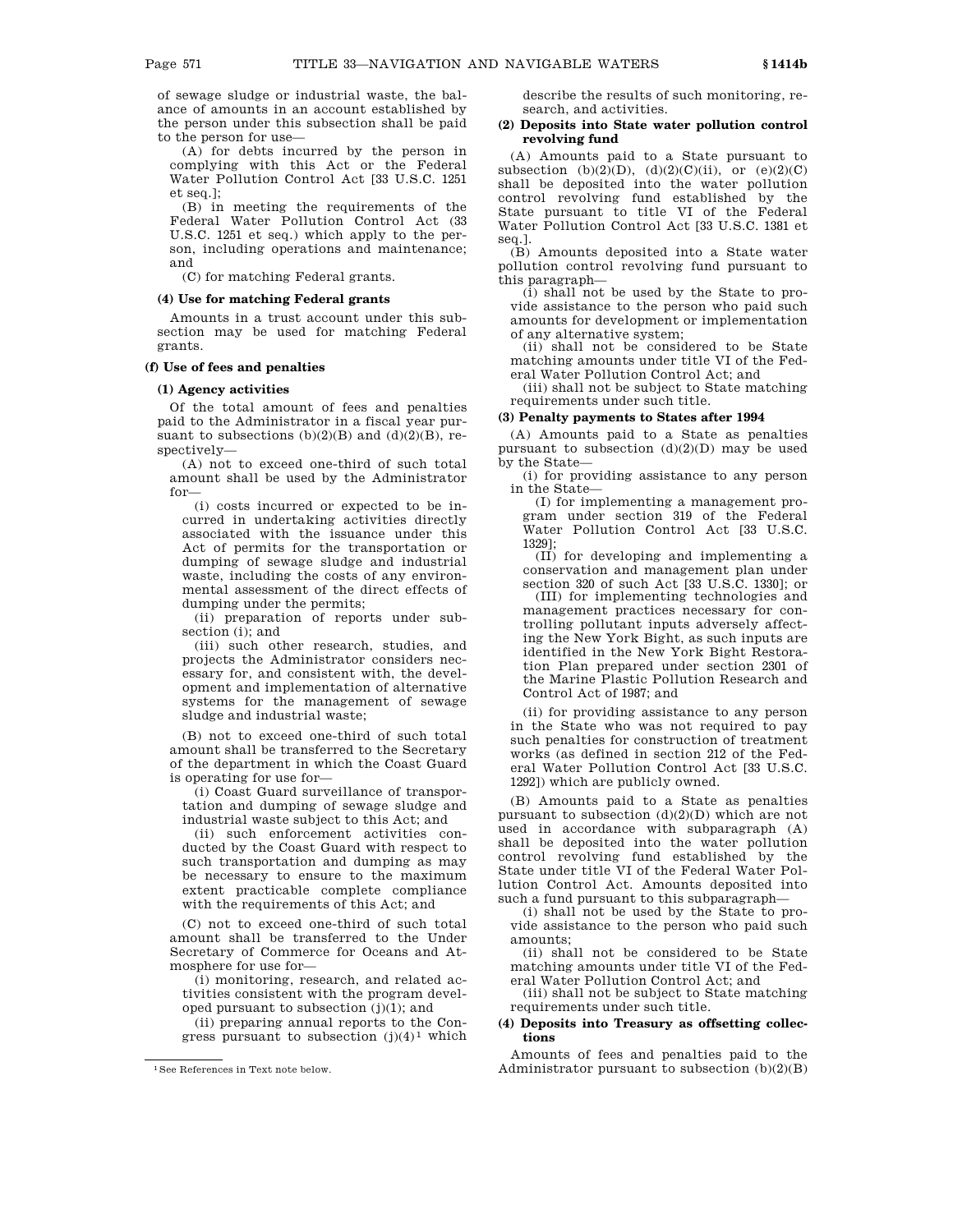or  $(d)(2)(B)$  which are used by an agency in accordance with paragraph (1) shall be deposited into the Treasury as offsetting collections of the agency.

# **(g) Enforcement**

#### **(1) In general**

Whenever, on the basis of any information available, the Administrator finds that a person is dumping or transporting sewage sludge or industrial waste in violation of subsection (a)(1), the Administrator shall issue an order requiring such person to terminate such dumping or transporting (as applicable) until such person—

(A) enters into a compliance agreement or an enforcement agreement under subsection  $(c)$ ; and

(B) obtains a permit under section 1412 of this title which authorizes such dumping or transporting.

#### **(2) Requirements of order**

Any order issued by the Administrator under this subsection—

(A) shall be delivered by personal service to the person named in the order;

(B) shall state with reasonable specificity the nature of the violation for which the order is issued; and

(C) shall require that the person named in the order, as a condition of dumping into ocean waters, or transporting for the purpose of dumping into ocean waters, sewage sludge or industrial waste—

(i) shall enter into a compliance agreement or an enforcement agreement under subsection (c); and

(ii) shall obtain a permit under section 1412 of this title which authorizes such dumping or transporting.

## **(3) Actions**

The Administrator may request the Attorney General to commence a civil action for appropriate relief, including a temporary or permanent injunction and the imposition of civil penalties authorized by subsection (d)(1), for any violation of subsection (a)(1) or of an order issued by the Administrator under this section. Such an action may be brought in the district court of the United States for the district in which the defendant is located, resides, or is doing business, and such court shall have jurisdiction to restrain such violation and require compliance with subsection (a)(1) and any such order.

# **(h) State progress reports**

# **(1) In general**

The Governor of each State that is a party to a compliance agreement or an enforcement agreement under subsection (c) shall submit to the Administrator on September 30 of 1989 and of every year thereafter until the Administrator determines that ocean dumping of sewage sludge and industrial waste by persons located in that State has terminated, a report which describes—

(A) the efforts of each person located in the State to comply with a compliance agreement or enforcement agreement entered into by the person pursuant to subsection (c), including the extent to which such person has complied with deadlines established by the schedule included in such agreement;

(B) activity of the State regarding permits for the construction and operation of each alternative system; and

(C) an accounting of amounts paid into and withdrawn from a Clean Oceans Fund established by the State.

#### **(2) Failure to submit report**

If a State fails to submit a report in accordance with this subsection, the Administrator shall withhold funds reserved for such State under section 205(g) of the Federal Water Pollution Control Act (33 U.S.C. 1285(g)). Funds withheld pursuant to this paragraph may, at the discretion of the Administrator, be restored to a State upon compliance with this subsection.

# **(i) EPA progress reports**

#### **(1) In general**

Not later than December 31 of 1989 and of each year thereafter until the Administrator determines that ocean dumping of sewage sludge and industrial waste has terminated, the Administrator shall prepare and submit to the Congress a report on—

(A) progress being made by persons issued permits under section 1412 of this title for transportation or dumping of sewage sludge or industrial waste in developing alternative systems for managing sewage sludge and industrial waste;

(B) the efforts of each such person to comply with a compliance agreement or enforcement agreement entered into by the person pursuant to subsection (c), including the extent to which such person has complied with deadlines established by the schedule included in such agreement;

(C) progress being made by the Administrator and others in identifying and implementing alternative systems for the management of sewage sludge and industrial waste; and

(D) progress being made toward the termination of ocean dumping of sewage sludge and industrial waste.

#### **(2) Referral to Congressional committees**

Each report submitted to the Congress under this subsection shall be referred to each standing committee of the House of Representatives and of the Senate having jurisdiction over any part of the subject matter of the report.

# **(j) Environmental monitoring**

# **(1) In general**

The Administrator, in cooperation with the Under Secretary of Commerce for Oceans and Atmosphere, shall design a program for monitoring environmental conditions—

(A) at the Apex site (as that term is defined in section 1414a of this title);

(B) at the site designated by the Administrator under section 1412(c) of this title and known as the ''106-Mile Ocean Waste Dump Site'' (as described in 49 F.R. 19005);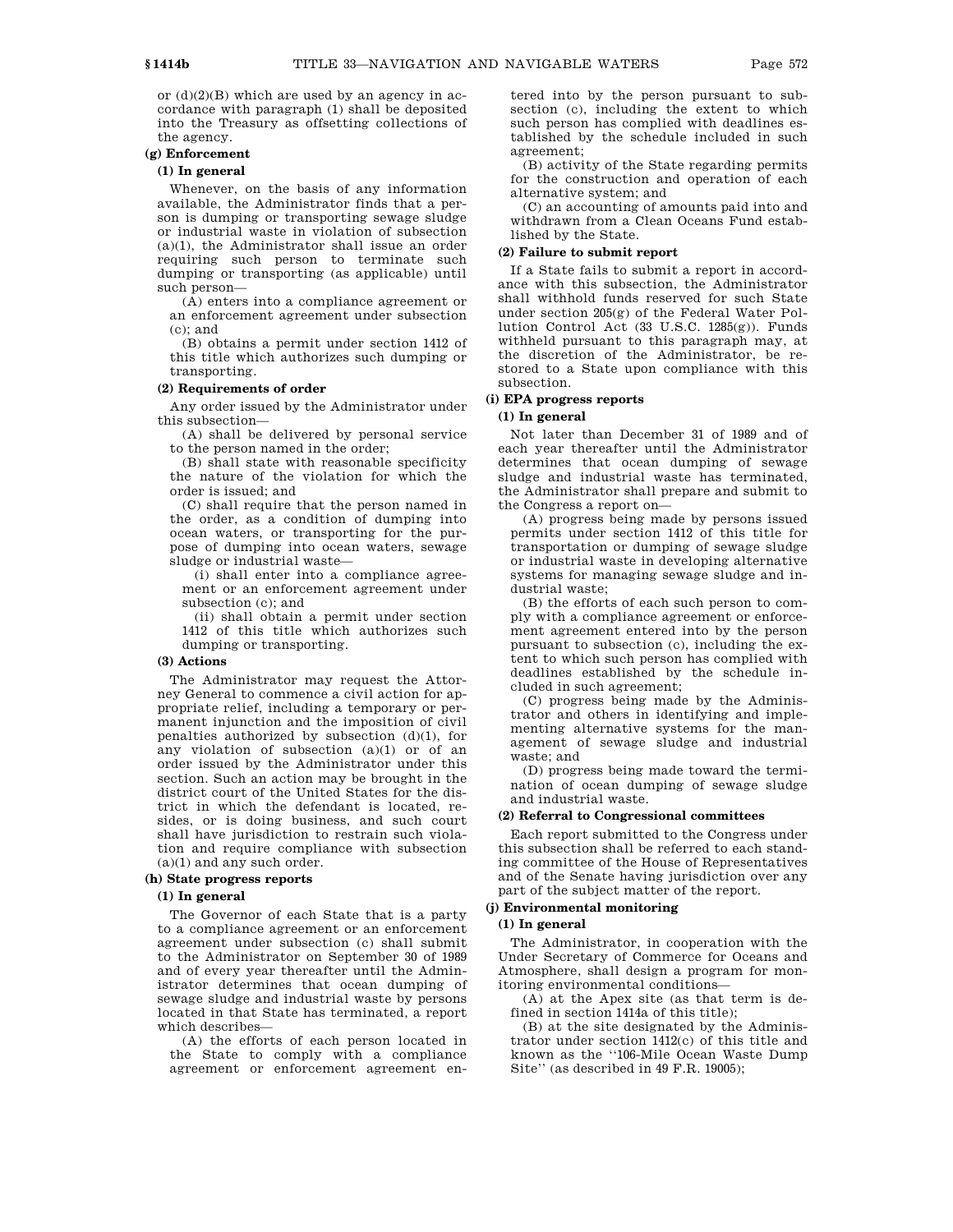(C) at the site at which industrial waste is dumped; and

(D) within the potential area of influence of the sewage sludge and industrial waste dumped at those sites.

# **(2) Program requirements**

The program designed under paragraph (1) shall include, but is not limited to—

(A) sampling of an appropriate number of fish and shellfish species and other organisms to assess the effects of environmental conditions on living marine organisms in these areas; and

(B) use of satellite and other advanced technologies in conducting the program.

#### **(3) Monitoring activities**

The Administrator and the Under Secretary of Commerce for Oceans and Atmosphere shall each conduct monitoring activities consistent with the program designed under paragraph (1).

#### **(4) Omitted**

## **(k) Definitions**

For purposes of this section—

(1) the term ''alternative system'' means any method for the management of sewage sludge or industrial waste which does not require a permit under this Act;

(2) the term ''Clean Oceans Fund'' means such a fund established by a State in accordance with subsection (c)(5);

(3) the term ''excluded material'' means—

(A) any dredged material discharged by the United States Army Corps of Engineers or discharged pursuant to a permit issued by the Secretary in accordance with section 1413 of this title; and

(B) any waste from a tuna cannery operation located in American Samoa or Puerto Rico discharged pursuant to a permit issued by the Administrator under section 1412 of this title;

(4) the term ''industrial waste'' means any solid, semisolid, or liquid waste generated by a manufacturing or processing plant, other than an excluded material;

(5) the term ''interim measure'' means any short-term method for the management of sewage sludge or industrial waste, which—

(A) is used before implementation of an alternative system; and

(B) does not require a permit under this Act; and

(6) the term ''sewage sludge'' means any solid, semisolid, or liquid waste generated by a wastewater treatment plant, other than an excluded material.

(Pub. L. 92–532, title I, §104B, as added Pub. L. 100–688, title I, §1002, Nov. 18, 1988, 102 Stat. 4139.)

#### REFERENCES IN TEXT

This Act, referred to in subsecs.  $(a)(2)$ ,  $(d)(1)$ ,  $(e)(3)(A)$ ,  $(f)(1)(A)(i)$ ,  $(B)$ , and  $(k)(1)$ ,  $(5)(B)$ , means Pub. L. 92-532, which is classified generally to this chapter, chapter 41 (§2801 et seq.) of this title, and chapters 32 (§1431 et seq.) and 32A (§1447 et seq.) of Title 16, Conservation.

The Federal Water Pollution Control Act, referred to in subsecs. (b)(2)(D), (5)(A), (d)(2)(C)(ii), (4), (e)(2)(C), (3)(A), (B), (f)(2)(A), (B)(ii), (iii), and (3)(B), is act June 30, 1948, ch. 758, as amended generally by Pub. L. 92–500, §2, Oct. 18, 1972, 86 Stat. 816, which is classified generally to chapter 26 (§1251 et seq.) of this title. Title VI of that Act is classified to subchapter VI (§1381 et seq.) of chapter 26 of this title. For complete classification of this Act to the Code, see Short Title note set out under section 1251 of this title and Tables.

Subsection (j)(4), referred to in subsec.  $(f)(1)(C)(ii)$ , was omitted from the Code. See Codification note below.

Section 2301 of the Marine Plastic Pollution Research and Control Act of 1987, referred to in subsec.  $(f)(3)(A)(i)(III)$ , is section 2301 of Pub. L. 100–220 which is set out as a note under section 2267 of this title.

#### **CODIFICATION**

Subsec.  $(j)(4)(A)$  of this section directed the Administrator, in cooperation with the Under Secretary of Commerce for Oceans and Atmosphere, to submit to Congress a report describing the program designed pursuant to subsec.  $(j)(1)$  of this section not later than one year after Nov. 18, 1988.

Subsec.  $(i)(4)(B)$  of this section, which required the Administrator and the Under Secretary of Commerce for Oceans and Atmosphere to report annually to Congress on monitoring activities conducted under the program designed pursuant to subsec. (j)(1) of this section, terminated, effective May 15, 2000, pursuant to section 3003 of Pub. L. 104–66, as amended, set out as a note under section 1113 of Title 31, Money and Finance. See, also, page 148 of House Document No. 103–7.

#### TRANSFER OF FUNCTIONS

For transfer of authorities, functions, personnel, and assets of the Coast Guard, including the authorities and functions of the Secretary of Transportation relating thereto, to the Department of Homeland Security, and for treatment of related references, see sections 468(b), 551(d), 552(d), and 557 of Title 6, Domestic Security, and the Department of Homeland Security Reorganization Plan of November 25, 2002, as modified, set out as a note under section 542 of Title 6.

#### **§ 1414c. Prohibition on disposal of sewage sludge at landfills on Staten Island**

#### **(a) In general**

No person shall dispose of sewage sludge at any landfill located on Staten Island, New York.

# **(b) Exclusion from penalties**

# **(1) In general**

Subject to paragraph (2), a person who violates this section shall not be subject to any penalty under this Act.

# **(2) Injunction**

Paragraph (1) shall not prohibit the bringing of an action for, or the granting of, an injunction under section 1415 of this title with respect to a violation of this section.

#### **(c) ''Sewage sludge'' defined**

For purposes of this section, the term ''sewage sludge'' has the meaning such term has in section 1414b of this title.

(Pub. L. 92–532, title I, §104C, as added Pub. L. 100–688, title I, §1005, Nov. 18, 1988, 102 Stat. 4150.)

#### REFERENCES IN TEXT

This Act, referred to in subsec. (b)(1), means Pub. L. 92–532, which is classified generally to this chapter, chapter 41 (§2801 et seq.) of this title, and chapters 32 (§1431 et seq.) and 32A (§1447 et seq.) of Title 16, Conservation.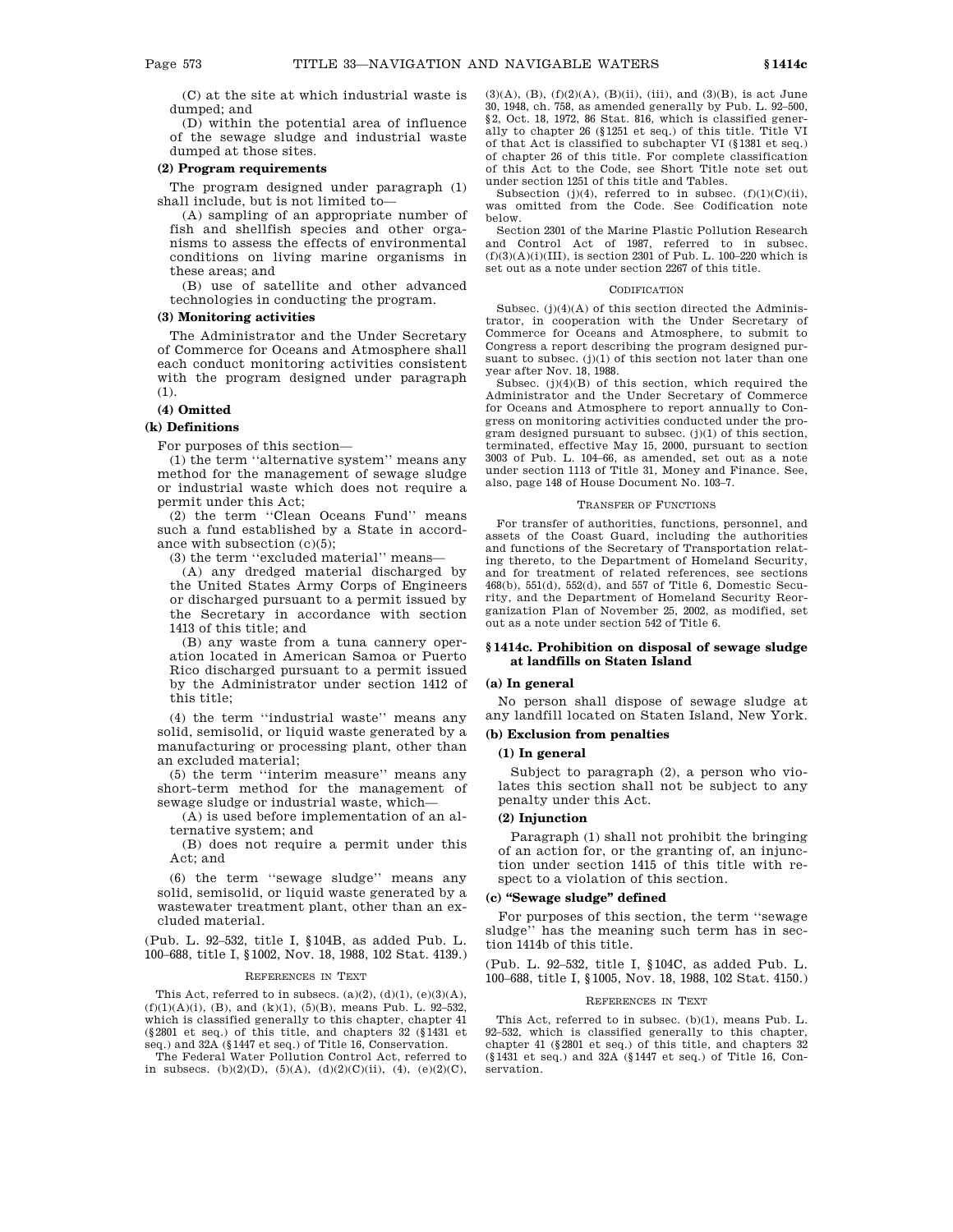# **§ 1415. Penalties**

# **(a) Assessment of civil penalty by Administrator; remission or mitigation; court action for appropriate relief**

Any person who violates any provision of this subchapter, or of the regulations promulgated under this subchapter, or a permit issued under this subchapter shall be liable to a civil penalty of not more than \$50,000 for each violation to be assessed by the Administrator. In addition, any person who violates this subchapter or any regulation issued under this subchapter by engaging in activity involving the dumping of medical waste shall be liable for a civil penalty of not more than \$125,000 for each violation, to be assessed by the Administrator after written notice and an opportunity for a hearing. No penalty shall be assessed until the person charged shall have been given notice and an opportunity for a hearing of such violation. In determining the amount of the penalty, the gravity of the violation, prior violations, and the demonstrated good faith of the person charged in attempting to achieve rapid compliance after notification of a violation shall be considered by said Administrator. For good cause shown, the Administrator may remit or mitigate such penalty. Upon failure of the offending party to pay the penalty, the Administrator may request the Attorney General to commence an action in the appropriate district court of the United States for such relief as may be appropriate.

## **(b) Criminal penalties**

In addition to any action that may be brought under subsection (a)—

(1) any person who knowingly violates any provision of this subchapter, any regulation promulgated under this subchapter, or a permit issued under this subchapter, shall be fined under title 18 or imprisoned for not more than 5 years, or both; and

(2) any person who is convicted of such a violation pursuant to paragraph (1) shall forfeit to the United States—

(A) any property constituting or derived from any proceeds that the person obtained, directly or indirectly, as a result of such violation; and

(B) any of the property of the person which was used, or intended to be used in any manner or part, to commit or to facilitate the commission of the violation.

#### **(c) Separate offenses**

For the purpose of imposing civil penalties and criminal fines under this section, each day of a continuing violation shall constitute a separate offense as shall the dumping from each of several vessels, or other sources.

#### **(d) Injunctive relief**

The Attorney General or his delegate may bring actions for equitable relief to enjoin an imminent or continuing violation of this subchapter, of regulations promulgated under this subchapter, or of permits issued under this subchapter, and the district courts of the United States shall have jurisdiction to grant such relief as the equities of the case may require.

## **(e) Liability of vessels in rem**

A vessel, except a public vessel within the meaning of section 13 of the Federal Water Pollution Control Act, as amended, used in a violation, shall be liable in rem for any civil penalty assessed or criminal fine imposed and may be proceeded against in any district court of the United States having jurisdiction thereof; but no vessel shall be liable unless it shall appear that one or more of the owners, or bareboat charterers, was at the time of the violation a consenting party or privy to such violation.

#### **(f) Revocation and suspension of permits**

If the provisions of any permit issued under section 1412 or 1413 of this title are violated, the Administrator or the Secretary, as the case may be, may revoke the permit or may suspend the permit for a specified period of time. No permit shall be revoked or suspended unless the permittee shall have been given notice and opportunity for a hearing on such violation and proposed suspension or revocation.

#### **(g) Civil suits by private persons**

(1) Except as provided in paragraph (2) of this subsection any person may commence a civil suit on his own behalf to enjoin any person, including the United States and any other governmental instrumentality or agency (to the extent permitted by the eleventh amendment to the Constitution), who is alleged to be in violation of any prohibition, limitation, criterion, or permit established or issued by or under this subchapter. The district courts shall have jurisdiction, without regard to the amount in controversy or the citizenship of the parties, to enforce such prohibition, limitation, criterion, or permit, as the case may be.

(2) No action may be commenced—

(A) prior to sixty days after notice of the violation has been given to the Administrator or to the Secretary, and to any alleged violator of the prohibition, limitation, criterion, or permit; or

(B) if the Attorney General has commenced and is diligently prosecuting a civil action in a court of the United States to require compliance with the prohibition, limitation, criterion, or permit; or

(C) if the Administrator has commenced action to impose a penalty pursuant to subsection (a) of this section, or if the Administrator, or the Secretary, has initiated permit revocation or suspension proceedings under subsection (f) of this section; or

(D) if the United States has commenced and is diligently prosecuting a criminal action in a court of the United States or a State to redress a violation of this subchapter.

(3)(A) Any suit under this subsection may be brought in the judicial district in which the violation occurs.

(B) In any such suit under this subsection in which the United States is not a party, the Attorney General, at the request of the Administrator or Secretary, may intervene on behalf of the United States as a matter of right.

(4) The court, in issuing any final order in any suit brought pursuant to paragraph (1) of this subsection may award costs of litigation (in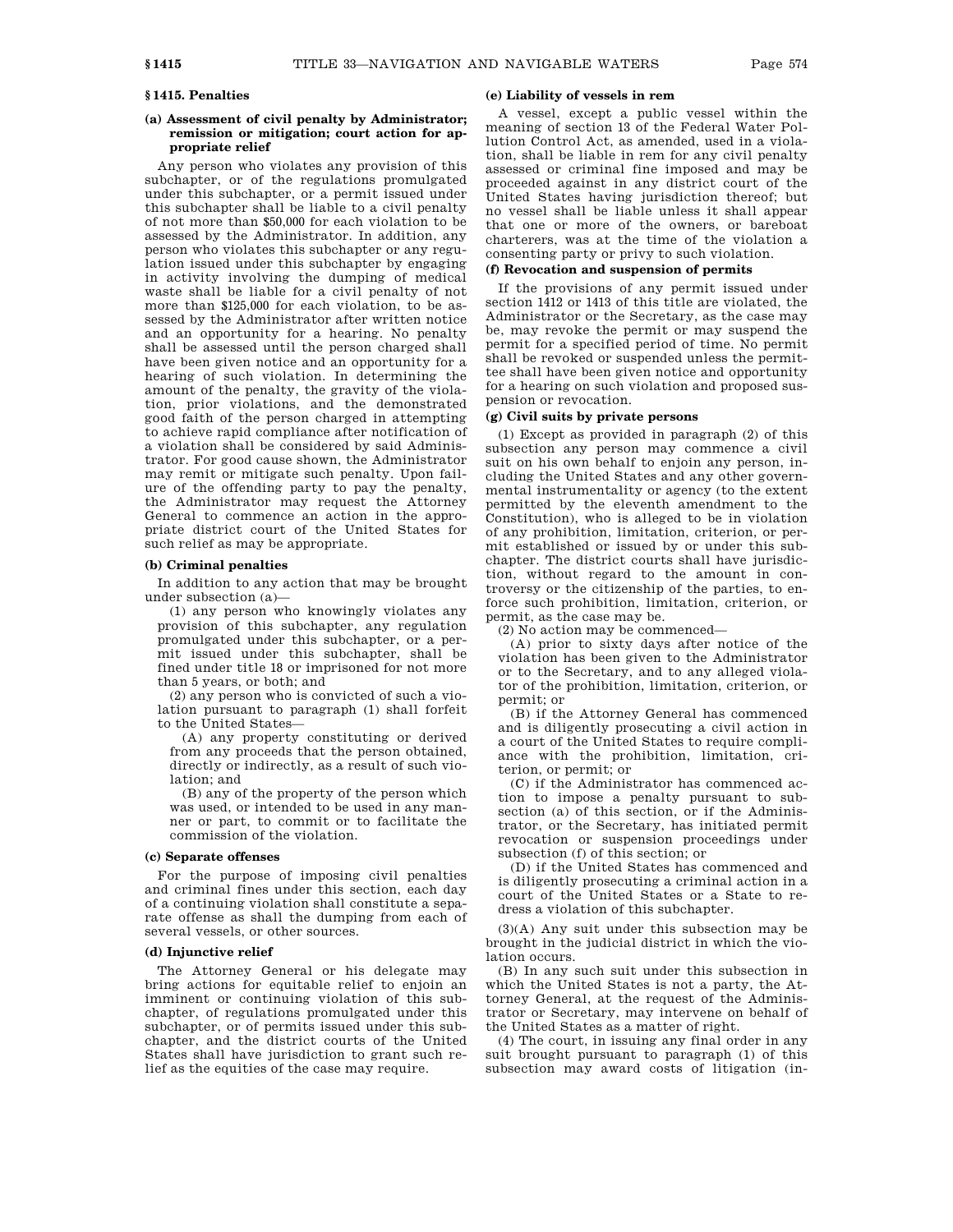cluding reasonable attorney and expert witness fees) to any party, whenever the court determines such award is appropriate.

(5) The injunctive relief provided by this subsection shall not restrict any right which any person (or class of persons) may have under any statute or common law to seek enforcement of any standard or limitation or to seek any other relief (including relief against the Administrator, the Secretary, or a State agency).

# **(h) Emergencies**

No person shall be subject to a civil penalty or to a criminal fine or imprisonment for dumping materials from a vessel if such materials are dumped in an emergency to safeguard life at sea. Any such emergency dumping shall be reported to the Administrator under such conditions as he may prescribe.

# **(i) Seizure and forfeiture**

# **(1) In general**

Any vessel used to commit an act for which a penalty is imposed under subsection (b) shall be subject to seizure and forfeiture to the United States under procedures established for seizure and forfeiture of conveyances under sections 853 and 881 of title 21.

# **(2) Limitation on application**

This subsection does not apply to an act committed substantially in accordance with a compliance agreement or enforcement agreement entered into by the Administrator under section 1414b(c) of this title.

(Pub. L. 92–532, title I, §105, Oct. 23, 1972, 86 Stat. 1057; Pub. L. 100–688, title III, §3201(c), (d), Nov. 18, 1988, 102 Stat. 4153; Pub. L. 102–580, title V, §508, Oct. 31, 1992, 106 Stat. 4869.)

#### REFERENCES IN TEXT

Section 13 of the Federal Water Pollution Control Act, referred to in subsec. (e), is section 13 of act June 30, 1948, ch. 758, as added by act Apr. 3, 1970, Pub. L. 91–224, title I, §102, 84 Stat. 100, which was classified to section 1163 of this title and was superseded by Pub. L. 92–500, Oct. 18, 1972, 86 Stat. 816. See section 1322 of this title.

#### AMENDMENTS

1992—Subsec. (b). Pub. L. 102–580, §508(a), amended subsec. (b) generally. Prior to amendment, subsec. (b) read as follows:

''(1) In addition to any action which may be brought under subsection (a) of this section, a person who knowingly violates this subchapter, regulations promulgated under this subchapter, or a permit issued under this subchapter shall be fined not more than \$50,000, or imprisoned for not more than one year, or both.

''(2) In addition to any action which may be brought under subsection (a), any person—

''(A) who knowingly violates any provision of this subchapter by engaging in activity involving the dumping into ocean waters of medical waste shall upon conviction be fined not more than \$250,000, or imprisoned for not more than 5 years, or both; and

 $\mathbf{F}(\mathbf{B})$  convicted of a violation involving such activity shall forfeit to the United States any property constituting or derived from any proceeds the person obtained, directly or indirectly, as a result of such violation, and any of the property of the person which was used, or intended to be used in any manner or part, to commit or to facilitate the commission of the violation.''

Subsec. (i). Pub. L. 102–508, §508(b), added subsec. (i). 1988—Subsec. (a). Pub. L. 100–688, §3201(c), inserted provisions relating to civil penalty of not more than \$125,000 for engaging in activity involving dumping of medical waste.

Subsec. (b). Pub. L. 100–688, §3201(d), designated existing provisions as par. (1) and added par. (2).

#### EFFECTIVE DATE

Section effective 6 months after Oct. 23, 1972, see section 110(a) of Pub. L. 92–532, set out as a note under section 1411 of this title.

# **§ 1416. Relationship to other laws**

#### **(a) Voiding of preexisting licenses**

After the effective date of this subchapter, all licenses, permits, and authorizations other than those issued pursuant to this subchapter shall be void and of no legal effect, to the extent that they purport to authorize any activity regulated by this subchapter, and whether issued before or after the effective date of this subchapter.

#### **(b) Actions under authority of Rivers and Harbors Act**

The provisions of subsection (a) shall not apply to actions taken before the effective date of this subchapter under the authority of the Rivers and Harbors Act of 1899 (30 Stat. 1151), as amended (33 U.S.C. 401 et seq.).

#### **(c) Impairment of navigation**

Prior to issuing any permit under this subchapter, if it appears to the Administrator that the disposition of material, other than dredged material, may adversely affect navigation in the territorial sea of the United States, or in the approaches to any harbor of the United States, or may create an artificial island on the Outer Continental Shelf, the Administrator shall consult with the Secretary and no permit shall be issued if the Secretary determines that navigation will be unreasonably impaired.

## **(d) State programs**

#### **(1) State rights preserved**

Except as expressly provided in this subsection, nothing in this subchapter shall preclude or deny the right of any State to adopt or enforce any requirements respecting dumping of materials into ocean waters within the jurisdiction of the State.

# **(2) Federal projects**

In the case of a Federal project, a State may not adopt or enforce a requirement that is more stringent than a requirement under this subchapter if the Administrator finds that such requirement—

(A) is not supported by relevant scientific evidence showing the requirement to be protective of human health, aquatic resources, or the environment;

(B) is arbitrary or capricious; or

(C) is not applicable or is not being applied to all projects without regard to Federal, State, or private participation and the Secretary of the Army concurs in such finding.

#### **(3) Exemption from State requirements**

The President may exempt a Federal project from any State requirement respecting dumping of materials into ocean waters if it is in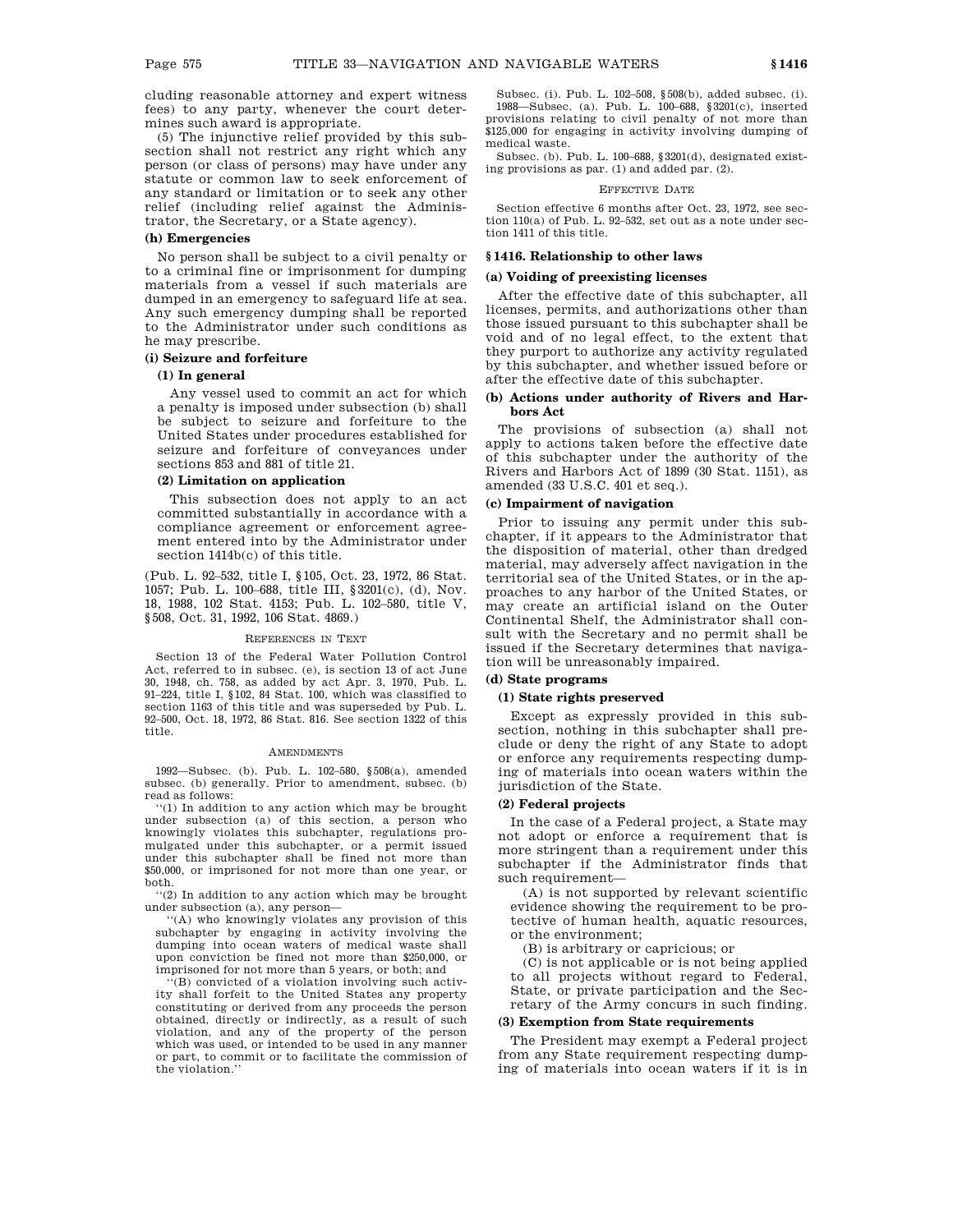the paramount interest of the United States to do so.

# **(4) Consideration of site of origin prohibited**

Any requirement respecting dumping of materials into ocean waters applied by a State shall be applied without regard to the site of origin of the material to be dumped.

# **(e) Existing conservation programs not affected**

Nothing in this subchapter shall be deemed to affect in any manner or to any extent any provision of the Fish and Wildlife Coordination Act as amended (16 U.S.C. 661–666c).

# **(f) Dumping of dredged material in Long Island Sound from any Federal, etc., project**

In addition to other provisions of law and not withstanding the specific exclusion relating to dredged material in the first sentence in section 1412(a) of this title, the dumping of dredged material in Long Island Sound from any Federal project (or pursuant to Federal authorization) or from a dredging project by a non-Federal applicant exceeding 25,000 cubic yards shall comply with the requirements of this subchapter.

#### **(g) Savings clause**

Nothing in this Act shall restrict, affect or modify the rights of any person (1) to seek damages or enforcement of any standard or limitation under State law, including State common law, or (2) to seek damages under other Federal law, including maritime tort law, resulting from noncompliance with any requirement of this Act or any permit under this Act.

(Pub. L. 92–532, title I, §106, Oct. 23, 1972, 86 Stat. 1058; Pub. L. 96–572, §4, Dec. 22, 1980, 94 Stat. 3345; Pub. L. 99–499, title I, §127(d), Oct. 17, 1986, 100 Stat. 1693; Pub. L. 101–596, title II, §203, Nov. 16, 1990, 104 Stat. 3006; Pub. L. 102–580, title V, §505, Oct. 31, 1992, 106 Stat. 4867.)

#### REFERENCES IN TEXT

The effective date of this subchapter, referred to in subsecs. (a) and (b), means the effective date of title I of Pub. L. 92–532, which is six months after Oct. 23, 1972. See section 110(a) of Pub. L. 92–532, set out as an Effective Date note under section 1411 of this title.

The Rivers and Harbors Act of 1899, referred to in subsec. (b), probably means the Act popularly known as the Rivers and Harbors Appropriation Act of 1899, act Mar. 3, 1899, ch. 425, 30 Stat. 1151, which enacted sections 401, 403, 404, 406 to 409, 411 to 416, 418, 502, 549, 686, and 687 of this title. For complete classification of this Act to the Code, see Tables.

The Fish and Wildlife Coordination Act referred to in subsec. (e), is act Mar. 10, 1934, ch. 55, 48 Stat. 401, which is classified generally to sections 661 to 666c of Title 16, Conservation. For complete classification of this Act to the Code, see Short Title note set out under section 661 of Title 16 and Tables.

This Act, referred to in subsec. (g), means Pub. L. 92–532, which is classified generally to this chapter, chapter 41 (§2801 et seq.) of this title, and chapters 32 (§1431 et seq.) and 32A (§1447 et seq.) of Title 16.

#### AMENDMENTS

1992—Subsec. (d). Pub. L. 102–580 amended subsec. (d) generally. Prior to amendment, subsec. (d) read as follows: ''After the effective date of this subchapter, no State shall adopt or enforce any rule or regulation relating to any activity regulated by this subchapter. Any State may, however, propose to the Administrator criteria relating to the dumping of materials into ocean waters within its jurisdiction, or into other ocean waters to the extent that such dumping may affect waters within the jurisdiction of such State, and if the Administrator determines, after notice and opportunity for hearing, that the proposed criteria are not inconsistent with the purposes of this subchapter, may adopt those criteria and may issue regulations to implement such criteria. Such determination shall be made by the Administrator within one hundred and twenty days of receipt of the proposed criteria. For the purposes of this subsection, the term 'State' means any State, interstate or regional authority, Federal territory or Commonwealth or the District of Columbia.''

1990—Subsec. (f). Pub. L. 101–596, which directed the substitution of ''the requirements of this subchapter'' for all after ''shall comply with'' in ''subsection 116(g) of the Marine Protection Research and Sanctuaries Act  $(33 \text{ U.S.C. } 1416(g))$ ", was executed by making the substitution for ''the criteria established pursuant to the second sentence of section 1412(a) of this title relating to the effects of dumping. Subsection (d) of this section shall not apply to this subsection.'' which followed ''shall comply with'' in section 106(f) of the Marine Protection Research and Sanctuaries Act of 1972, which is classified to subsec. (f) of this section, to reflect the probable intent of Congress.

1986—Subsec. (g). Pub. L. 99–499 added subsec. (g). 1980—Subsec. (f). Pub. L. 96–572 added subsec. (f).

#### EFFECTIVE DATE

Section effective 6 months after Oct. 23, 1972, see section 110(a) of Pub. L. 92–532, set out as a note under section 1411 of this title.

# TERRITORIAL SEA OF UNITED STATES

For extension of territorial sea of United States, see Proc. No. 5928, set out as a note under section 1331 of Title 43, Public Lands.

#### **§ 1417. Enforcement**

#### **(a) Utilization of other departments, agencies, and instrumentalities**

The Administrator or the Secretary, as the case may be, may, whenever appropriate, utilize by agreement, the personnel, services and facilities of other Federal departments, agencies, and instrumentalities, or State agencies or instrumentalities, whether on a reimbursable or a nonreimbursable basis, in carrying out his responsibilities under this subchapter.

### **(b) Delegation of review and evaluation authority**

The Administrator or the Secretary may delegate responsibility and authority for reviewing and evaluating permit applications, including the decision as to whether a permit will be issued, to an officer of his agency, or he may delegate, by agreement, such responsibility and authority to the heads of other Federal departments or agencies, whether on a reimbursable or nonreimbursable basis.

#### **(c) Surveillance and other enforcement activity**

The Secretary of the department in which the Coast Guard is operating shall conduct surveillance and other appropriate enforcement activity to prevent unlawful transportation of material for dumping, or unlawful dumping. Such enforcement activity shall include, but not be limited to, enforcement of regulations issued by him pursuant to section 1418 of this title, relating to safe transportation, handling, carriage, storage, and stowage. The Secretary of the Department in which the Coast Guard is operating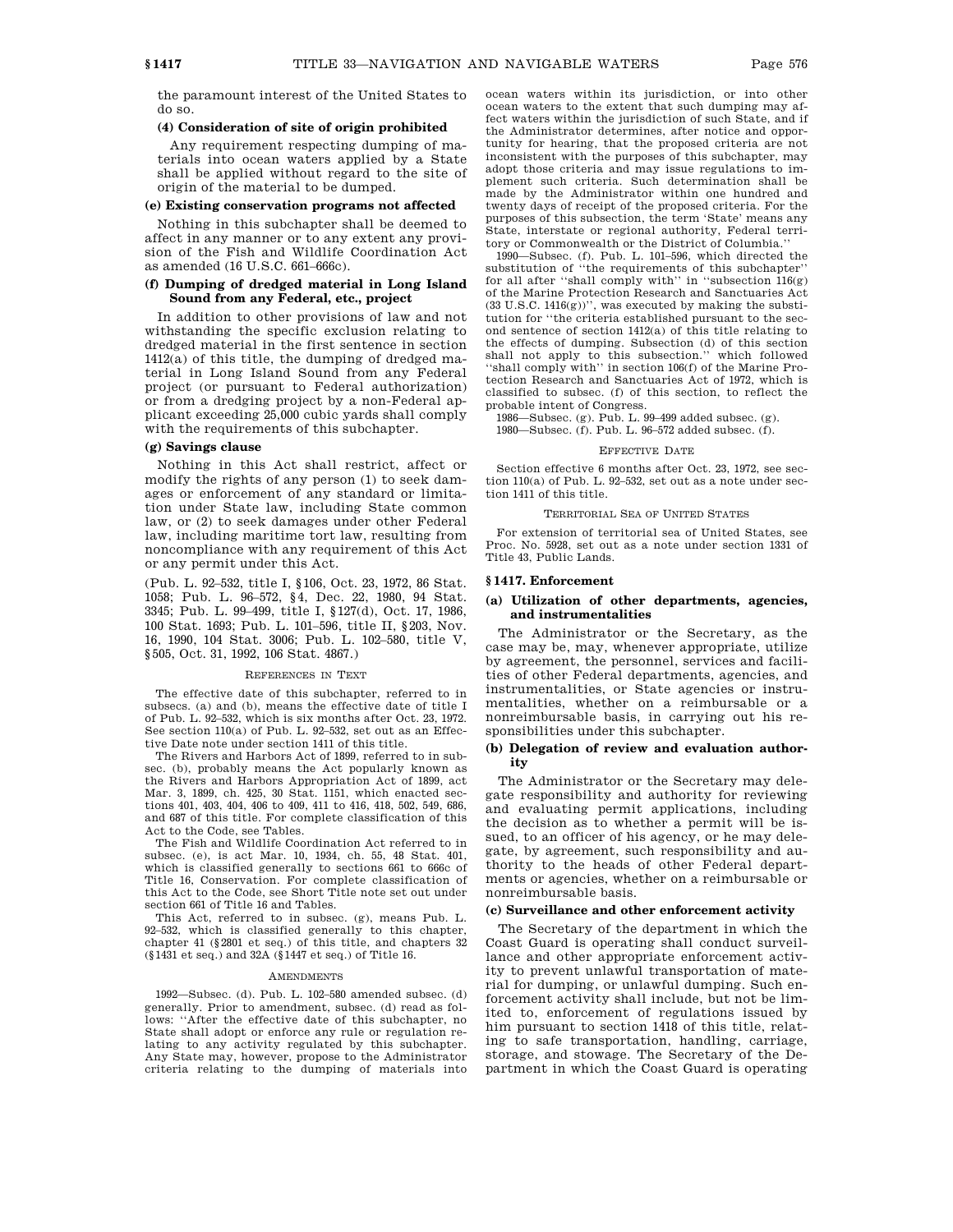shall supply to the Administrator and to the Attorney General, as appropriate, such information of enforcement activities and such evidentiary material assembled as they may require in carrying out their duties relative to penalty assessments, criminal prosecutions, or other actions involving litigation pursuant to the provisions of this subchapter.

(Pub. L. 92–532, title I, §107, Oct. 23, 1972, 86 Stat. 1059.)

#### EFFECTIVE DATE

Section effective 6 months after Oct. 23, 1972, see section 110(a) of Pub. L. 92–532, set out as a note under section 1411 of this title.

#### TRANSFER OF FUNCTIONS

For transfer of authorities, functions, personnel, and assets of the Coast Guard, including the authorities and functions of the Secretary of Transportation relating thereto, to the Department of Homeland Security, and for treatment of related references, see sections 468(b), 551(d), 552(d), and 557 of Title 6, Domestic Security, and the Department of Homeland Security Reorganization Plan of November 25, 2002, as modified, set out as a note under section 542 of Title 6.

#### **§ 1418. Regulations**

In carrying out the responsibilities and authority conferred by this subchapter, the Administrator, the Secretary, and the Secretary of the department in which the Coast Guard is operating are authorized to issue such regulations as they may deem appropriate.

(Pub. L. 92–532, title I, §108, Oct. 23, 1972, 86 Stat. 1059.)

#### EFFECTIVE DATE

Section effective 6 months after Oct. 23, 1972, see section 110(a) of Pub. L. 92–532, set out as a note under section 1411 of this title.

#### TRANSFER OF FUNCTIONS

For transfer of authorities, functions, personnel, and assets of the Coast Guard, including the authorities and functions of the Secretary of Transportation relating thereto, to the Department of Homeland Security, and for treatment of related references, see sections 468(b), 551(d), 552(d), and 557 of Title 6, Domestic Security, and the Department of Homeland Security Reorganization Plan of November 25, 2002, as modified, set out as a note under section 542 of Title 6.

#### **§ 1419. International cooperation**

The Secretary of State, in consultation with the Administrator, shall seek effective international action and cooperation to insure protection of the marine environment, and may, for this purpose, formulate, present, or support specific proposals in the United Nations and other component international organizations for the development of appropriate international rules and regulations in support of the policy of this Act.

(Pub. L. 92–532, title I, §109, Oct. 23, 1972, 86 Stat. 1060.)

#### REFERENCES IN TEXT

This Act, referred to in text, means Pub. L. 92–532, which is classified generally to this chapter, chapter 41 (§2801 et seq.) of this title, and chapters 32 (§1431 et seq.) and 32A (§1447 et seq.) of Title 16, Conservation.

#### EFFECTIVE DATE

Section effective 6 months after Oct. 23, 1972, see section 110(a) of Pub. L. 92–532, set out as a note under section 1411 of this title.

#### **§ 1420. Authorization of appropriations**

There are authorized to be appropriated, for purposes of carrying out this subchapter, not to exceed \$12,000,000 for fiscal year 1993 and not to exceed \$14,000,000 for each of the fiscal years 1994, 1995, 1996, and 1997, to remain available until expended.

(Pub. L. 92–532, title I, §111, Oct. 23, 1972, 86 Stat. 1060; Pub. L. 93–472, Oct. 26, 1974, 88 Stat. 1430; Pub. L. 94–62, §1, July 25, 1975, 89 Stat. 303; Pub. L. 94–326, §1, June 30, 1976, 90 Stat. 725; Pub. L. 95–153, §1, Nov. 4, 1977, 91 Stat. 1255; Pub. L. 96–572, §1, Dec. 22, 1980, 94 Stat. 3344; Pub. L. 97–16, June 23, 1981, 95 Stat. 100; Pub. L. 100–536, Oct. 28, 1988, 102 Stat. 2710; Pub. L. 102–580, title V, §509(a), Oct. 31, 1992, 106 Stat. 4870.)

#### AMENDMENTS

1992—Pub. L. 102–580 substituted ''for fiscal year 1993 and not to exceed \$14,000,000 for each of the fiscal years 1994, 1995, 1996, and 1997, to remain available until expended'' for ''for each of fiscal years 1989, 1990, and 1991''.

1988—Pub. L. 100–536 amended section generally, substituting provisions authorizing appropriations not to exceed \$12,000,000 for each of fiscal years 1989, 1990, and 1991, for provisions authorizing appropriations for fiscal

years 1973 to 1982. 1981—Pub. L. 97–16 increased to \$4,213,000 from \$2,000,000 the authorization of appropriation for fiscal year 1982.

1980—Pub. L. 96–572 inserted provisions authorizing appropriations for fiscal years 1980, 1981, and 1982.

1977—Pub. L. 95–153 inserted provision authorizing appropriations not to exceed \$4,800,000 for fiscal year 1978. 1976—Pub. L. 94–326 inserted provision authorizing ap-

propriations not to exceed \$4,800,000 for fiscal year 1977. 1975—Pub. L. 94–62 substituted ''not to exceed

\$5,500,000 for each of the fiscal years 1974 and 1975'' for ''and not to exceed \$5,500,000 for fiscal years 1974 and 1975'', and inserted provisions authorizing appropriation of an amount not to exceed \$5,300,000 for fiscal year 1976, and not to exceed \$1,325,000 for the transition period (July 1 through Sept. 30, 1976).

1974—Pub. L. 93–472 substituted ''fiscal years 1974 and 1975,'' for ''fiscal year 1974,''.

#### EFFECTIVE DATE

Section effective 6 months after Oct. 23, 1972, see section 110(a) of Pub. L. 92–532, set out as a note under section 1411 of this title.

#### **§ 1421. Omitted**

#### **CODIFICATION**

Section, Pub. L. 92–532, title I, §112, Oct. 23, 1972, 86 Stat. 1060; Pub. L. 94–326, §2, June 30, 1976, 90 Stat. 725; Pub. L. 96–470, title II, §209(f), Oct. 19, 1980, 94 Stat. 2245; Pub. L. 102–580, title V, §510, Oct. 31, 1992, 106 Stat. 4870, which required the Administrator of the Environmental Protection Agency to report annually to Congress on the administration of this subchapter, terminated, effective May 15, 2000, pursuant to section 3003 of Pub. L. 104–66, as amended, set out as a note under section 1113 of Title 31, Money and Finance. See, also, page 163 of House Document No. 103–7.

#### SUBCHAPTER II—RESEARCH

# **§ 1441. Monitoring and research program**

The Secretary of Commerce, in coordination with the Secretary of the Department in which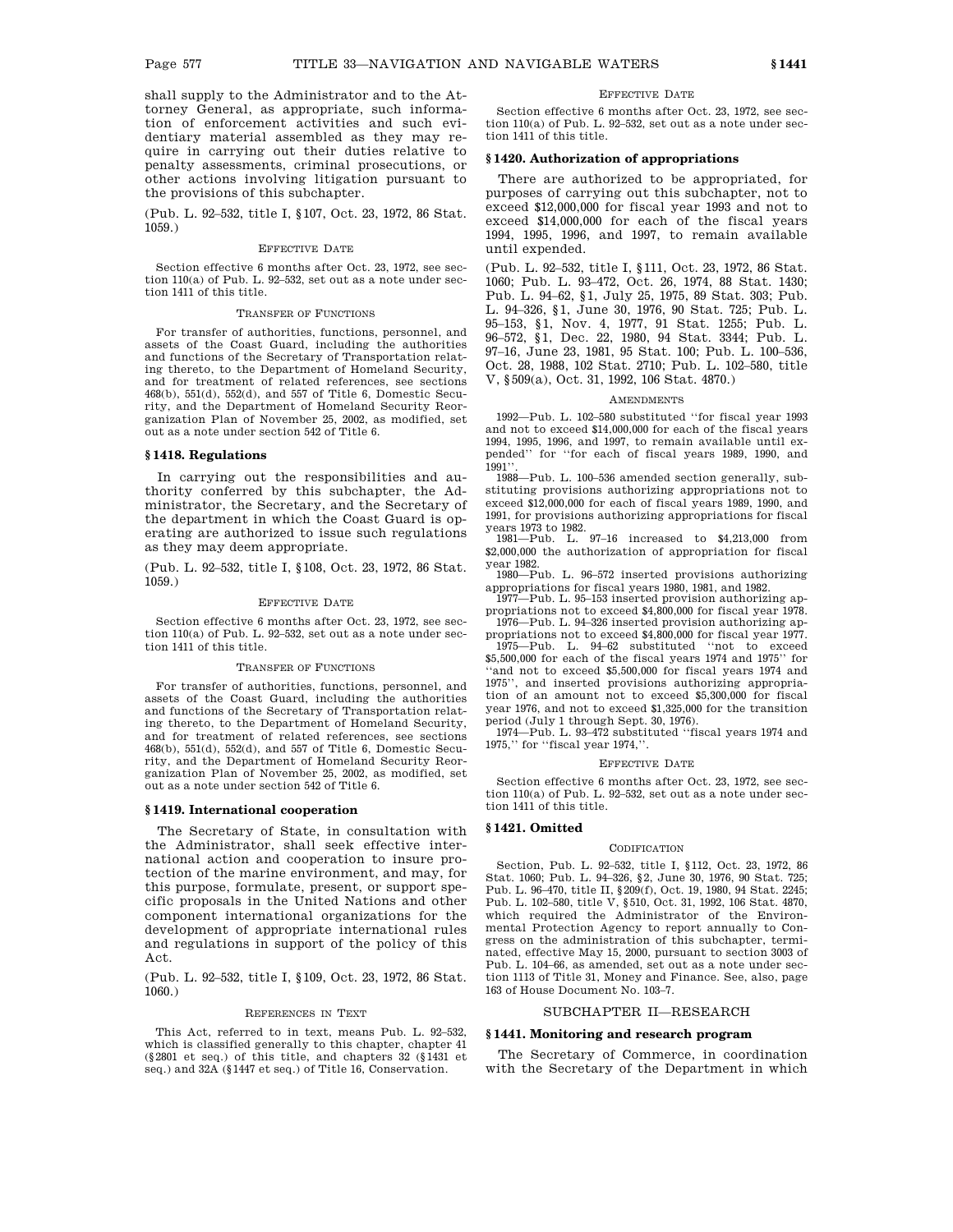the Coast Guard is operating and with the Administrator shall, within six months of October 23, 1972, initiate a comprehensive and continuing program of monitoring and research regarding the effects of the dumping of material into ocean waters or other coastal waters where the tide ebbs and flows or into the Great Lakes or their connecting waters.

(Pub. L. 92–532, title II, §201, Oct. 23, 1972, 86 Stat. 1060; Pub. L. 99–272, title VI, §6061, Apr. 7, 1986, 100 Stat. 131.)

#### AMENDMENTS

1986—Pub. L. 99–272 struck out provision which had required the Secretary of Commerce to report from time to time, not less frequently than annually, his findings under this section (including an evaluation of the short-term ecological effects and the social and economic factors involved) to the Congress.

#### TRANSFER OF FUNCTIONS

For transfer of authorities, functions, personnel, and assets of the Coast Guard, including the authorities and functions of the Secretary of Transportation relating thereto, to the Department of Homeland Security, and for treatment of related references, see sections 468(b), 551(d), 552(d), and 557 of Title 6, Domestic Security, and the Department of Homeland Security Reorganization Plan of November 25, 2002, as modified, set out as a note under section 542 of Title 6.

#### **§ 1442. Research program respecting possible long-range effects of pollution, overfishing, and man-induced changes of ocean ecosystems**

# **(a) Secretary of Commerce**

(1) The Secretary of Commerce, in close consultation with other appropriate Federal departments, agencies, and instrumentalities shall, within six months of October 23, 1972, initiate a comprehensive and continuing program of research with respect to the possible long-range effects of pollution, overfishing, and man-induced changes of ocean ecosystems. These responsibilities shall include the scientific assessment of damages to the natural resources from spills of petroleum or petroleum products. In carrying out such research, the Secretary of Commerce shall take into account such factors as existing and proposed international policies affecting oceanic problems, economic considerations involved in both the protection and the use of the oceans, possible alternatives to existing programs, and ways in which the health of the oceans may best be preserved for the benefit of succeeding generations of mankind.

(2) The Secretary of Commerce shall ensure that the program under this section complements, when appropriate, the activities undertaken by other Federal agencies pursuant to subchapter I and section 1443 of this title. That program shall include but not be limited to—

(A) the development and assessment of scientific techniques to define and quantify the degradation of the marine environment;

(B) the assessment of the capacity of the marine environment to receive materials without degradation;

(C) continuing monitoring programs to assess the health of the marine environment, including but not limited to the monitoring of

bottom oxygen concentrations, contaminant levels in biota, sediments, and the water column, diseases in fish and shellfish, and changes in types and abundance of indicator species;

(D) the development of methodologies, techniques, and equipment for disposal of waste materials to minimize degradation of the marine environment.

(3) The Secretary of Commerce shall ensure that the comprehensive and continuing research program conducted under this subsection is consistent with the comprehensive plan for ocean pollution research and development and monitoring prepared under section  $1703^{\, \mathrm{1}}$  of this title.

# **(b) Action with other nations**

In carrying out his responsibilities under this section, the Secretary of Commerce, under the foreign policy guidance of the President and pursuant to international agreements and treaties made by the President with the advice and consent of the Senate, may act alone or in conjunction with any other nation or group of nations, and shall make known the results of his activities by such channels of communication as may appear appropriate.

# **(c) Cooperation of other departments, agencies, and independent instrumentalities**

Each department, agency, and independent instrumentality of the Federal Government is authorized and directed to cooperate with the Secretary of Commerce in carrying out the purposes of this section and, to the extent permitted by law, to furnish such information as may be requested.

# **(d) Utilization of personnel, services, and facilities; inter-agency agreements**

The Secretary of Commerce, in carrying out his responsibilities under this section, shall, to the extent feasible utilize the personnel, services, and facilities of other Federal departments, agencies, and instrumentalities (including those of the Coast Guard for monitoring purposes), and is authorized to enter into appropriate inter-agency agreements to accomplish this action.

(Pub. L. 92–532, title II, §202, Oct. 23, 1972, 86 Stat. 1060; Pub. L. 94–62, §2, July 25, 1975, 89 Stat. 303; Pub. L. 96–381, §3, Oct. 6, 1980, 94 Stat. 1524; Pub. L. 96–470, title II, §201(f), Oct. 19, 1980, 94 Stat. 2242; Pub. L. 99–272, title VI, §6062, Apr. 7, 1986, 100 Stat. 131; Pub. L. 100–627, title I, §101, Nov. 7, 1988, 102 Stat. 3213.)

#### REFERENCES IN TEXT

Section 1703 of this title, referred to in subsec. (a)(3), was repealed by Pub. L. 102–567, title II, §204, Oct. 29, 1992, 106 Stat. 4282.

#### AMENDMENTS

1988—Subsec. (a)(3). Pub. L. 100–627 added par. (3).

1986—Subsec. (a). Pub. L. 99–272, §6062(1)–(3), designated existing provisions as par. (1), substituted ''in close consultation'' for ''in consultation'', and added par. (2).

Subsec. (c). Pub. L. 99–272, §6062(4), redesignated subsec. (d) as (c), and struck out former subsec. (c) which

<sup>1</sup>See References in Text note below.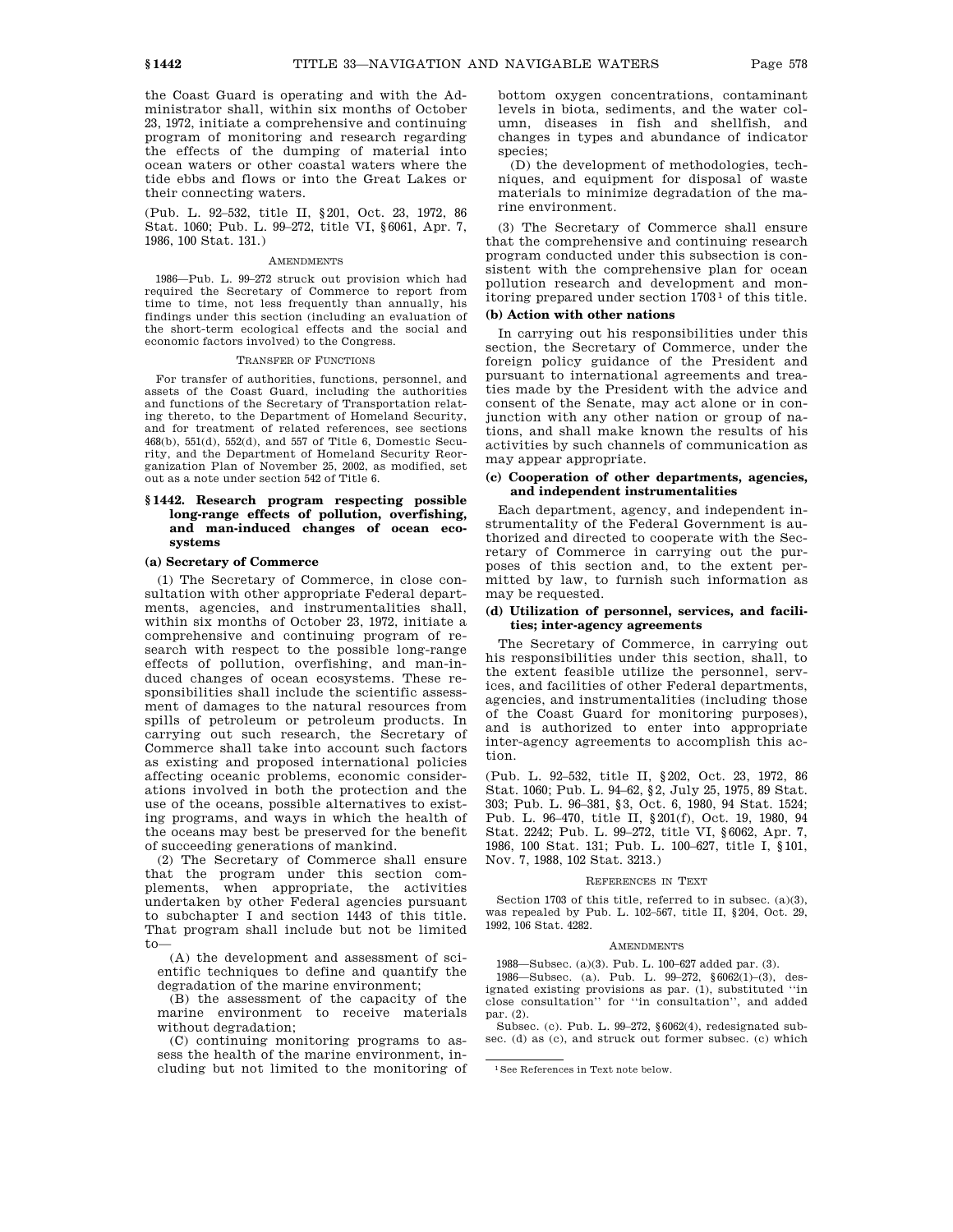required the Secretary of Commerce to make an annual report to Congress, in March of each year, on the results of activities undertaken by him pursuant to this section during the previous fiscal year, and to include in that report the report to Congress required by section 665 of title 16 on activities of the Department of Commerce under that section.

Subsecs. (d), (e). Pub. L. 99–272, §6062(4), redesignated subsec. (e) as (d). Former subsec. (d) redesignated (c).

1980—Subsec. (a). Pub. L. 96–381 inserted provision including within the responsibilities of the Secretary the scientific assessment of damages to natural resources from spills of petroleum or petroleum products.

Subsec. (c). Pub. L. 96–470 inserted provision requiring the Secretary to include in his annual report the report on activities of the Department of Commerce under section 665 of title 16.

1975—Subsec. (c). Pub. L. 94–62 substituted ''March'' for ''January''.

#### TRANSFER OF FUNCTIONS

For transfer of authorities, functions, personnel, and assets of the Coast Guard, including the authorities and functions of the Secretary of Transportation relating thereto, to the Department of Homeland Security, and for treatment of related references, see sections 468(b), 551(d), 552(d), and 557 of Title 6, Domestic Security, and the Department of Homeland Security Reorganization Plan of November 25, 2002, as modified, set out as a note under section 542 of Title 6.

## **§ 1443. Research program respecting ocean dumping and other methods of waste disposal**

**(a) Cooperation with public authorities, agencies, and institutions, private agencies and institutions, and individuals**

The Administrator of the Environmental Protection Agency shall—

(1) conduct research, investigations, experiments, training, demonstrations, surveys, and studies for the purpose of—

(A) determining means of minimizing or ending, as soon as possible after October 6, 1980, the dumping into ocean waters, or waters described in section 1411(b) of this title, of material which may unreasonably degrade or endanger human health, welfare, or amenities, or the marine environment, ecological systems, or economic potentialities, and

(B) developing disposal methods as alternatives to the dumping described in subparagraph (A); and

(2) encourage, cooperate with, promote the coordination of, and render financial and other assistance to appropriate public authorities, agencies, and institutions (whether Federal, State, interstate, or local) and appropriate private agencies, institutions, and individuals in the conduct of research and other activities described in paragraph (1).

# **(b) Termination date for ocean dumping of sewage sludge not affected**

Nothing in this section shall be construed to affect in any way the December 31, 1981, termination date, established in section 1412a of this title, for the ocean dumping of sewage sludge.

#### **(c) Regional management plans for waste disposal**

The Administrator, in cooperation with the Secretary, the Secretary of Commerce, and other officials of appropriate Federal, State, and local agencies, shall assess the feasibility in coastal areas of regional management plans for the disposal of waste materials. Such plans should integrate where appropriate Federal, State, regional, and local waste disposal activities into a comprehensive regional disposal strategy. These plans should address, among other things—

(1) the sources, quantities, and types of materials that require and will require disposal;

(2) the environmental, economic, social, and human health factors (and the methods used to assess these factors) associated with disposal alternatives;

(3) the improvements in production processes, methods of disposal, and recycling to reduce the adverse effects associated with such disposal alternatives;

(4) the applicable laws and regulations governing waste disposal; and

(5) improvements in permitting processes to reduce administrative burdens.

#### **(d) Report on sewage disposal in New York metropolitan area**

The Administrator, in cooperation with the Secretary of Commerce, shall submit to the Congress and the President, not later than one year after April 7, 1986, a report on sewage sludge disposal in the New York City metropolitan region. The report shall—

(1) consider the factors listed in subsection (c) as they relate to landfilling, incineration, ocean dumping, or any other feasible disposal or reuse/recycling option;

(2) include an assessment of the cost of these alternatives; and

(3) recommend such regulatory or legislative changes as may be necessary to reduce the adverse impacts associated with sewage sludge disposal.

(Pub. L. 92–532, title II, §203, Oct. 23, 1972, 86 Stat. 1061; Pub. L. 96–381, §1, Oct. 6, 1980, 94 Stat. 1523; Pub. L. 99–272, title VI, §6063, Apr. 7, 1986, 100 Stat. 131.)

#### CODIFICATION

In subsec. (a)(1)(A), October 6, 1980, was substituted for ''the date of the enactment of this section'', which has been translated to reflect the probable intent of Congress as meaning the date of enactment of Pub. L. 96–381 which amended this section generally and which was approved Oct. 6, 1980.

#### AMENDMENTS

1986—Subsecs. (c), (d). Pub. L. 99–272 added subsecs. (c) and (d).

1980—Pub. L. 96–381 substituted provision authorizing the Administrator of the Environmental Protection Agency to conduct research, etc., and to encourage and cooperate with public authorities, etc., for the purpose of determining means of minimizing or ending, as soon as possible after Oct. 6, 1980, dumping in ocean waters, or waters described in section 1411(b) of this title, of materials which may unreasonably degrade or endanger human health or the marine environment and to develop disposal methods as alternatives to dumping for provision authorizing the Secretary of Commerce to conduct research, etc., and to encourage and cooperate with public authorities, etc., for the purpose of minimizing or ending all dumping of materials within five years after the effective date of Pub. L. 92–532, which was approved Oct. 23, 1972, and inserted provision directing that nothing in this section be construed to af